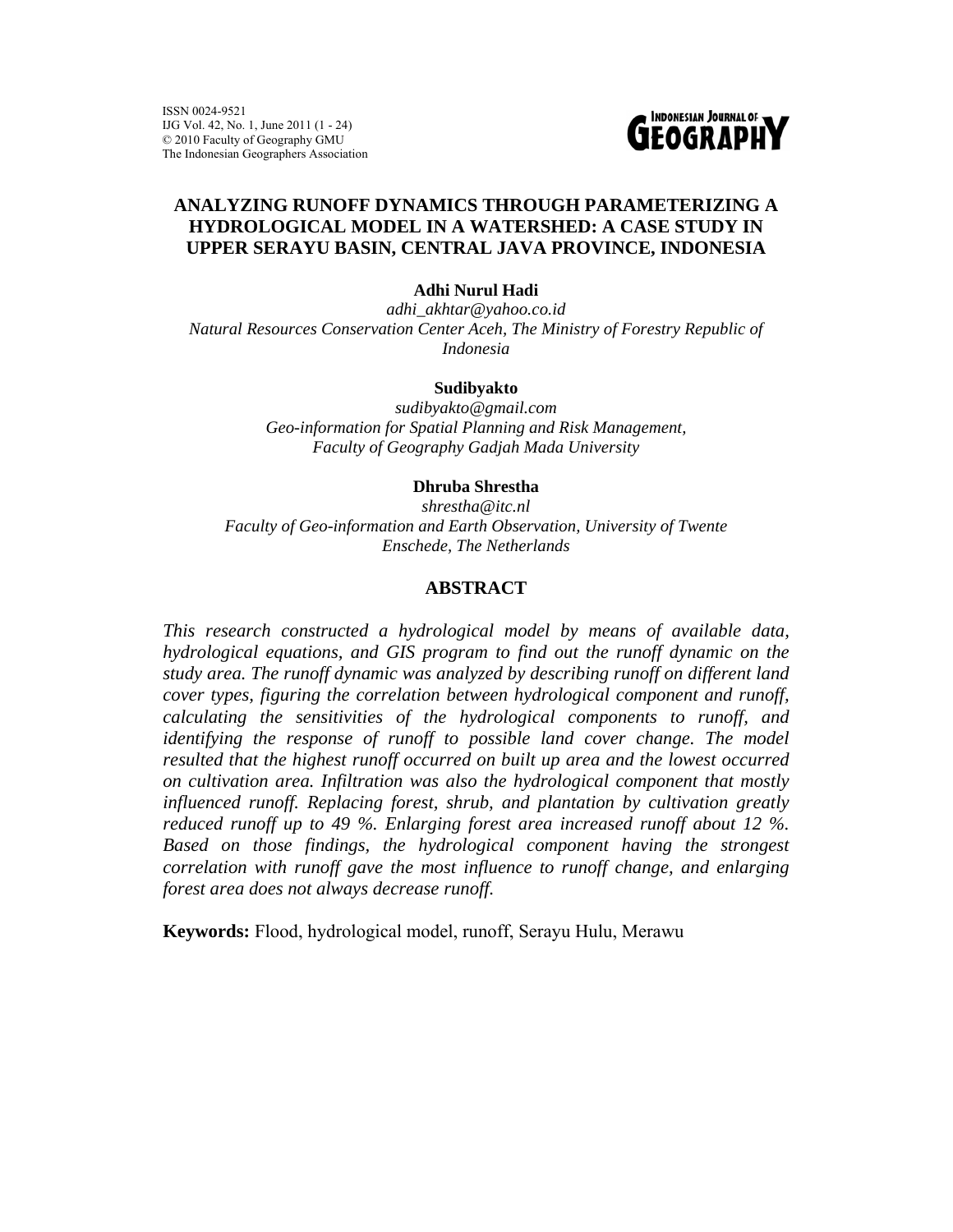### **INTRODUCTION**

In Indonesia, flood is the disaster having the highest frequency comparing to others such as landslide, tsunami, and earthquake. Indonesian National Board for [*Disaster Management,* 2009] showed that floods occurred 198 times, 15 percent of all disasters occurrences, on 2008, and 339 times or 38 percent of all disasters occurrences on 2007. Those two data sets show that floods occurred more often than other disasters and they have caused losses to infrastructures, damage environments and even loss of lives.

Upper area of Serayu watershed, located mostly on Wonosobo district, affects other district located as the next lower, Banjarnegara, in term of flooding hazard. [*Suryanto,* 2010] stated that on May 15, 2010, a flashflood occurred on Susukan, one of sub districts in Banjarnegara and it wiped some settlements located in surrounding Serayu River. At the same time, a flood also inundated other Sub district, Purwareja Klampok, about 10-20 cm. Two factors on the upper area of Serayu Watershed that hypothetically can trigger the occurrences of floods on the lowland areas are natural event and human activities.

The changes of hydrologic cycle on the upper area of Serayu watershed affected the raise of water level on the down river and the changes depend on components of hydrological cycle. Some of factors determining value or level of each component in the hydrological cycle are temperature, humidity, land cover, land use, topography, geomorphology, and soil properties. Those factors can closely represent the character of hydrological cycle in the upper area of Serayu Watershed through constructing a hydrological model by means of hydrology equations, supporting data, and Geographic Information System (GIS). Related to flooding, the constructed hydrological model can represent runoff dynamics on the upper area of Serayu Watershed. The runoff dynamics on the upper area of Serayu watershed can be used as base information in flood analyzing, mitigation, and prediction so an analysis of runoff dynamics through parameterizing a hydrological model in the upper area of Serayu Watershed is required or needed as a support in solving flood problems. The hydrological model furthermore can be used in constructing an early warning system in the Serayu Watershed management.

Study area is located in Serayu which is one of the biggest watersheds in Java Island. It is located between  $110^0$  4'  $12$ "E and  $109^0$  41'  $24$ "E longitudes and between  $7^0$  27' 36"S and  $7^0$  10' 48"S latitudes (dotted area on fig.1)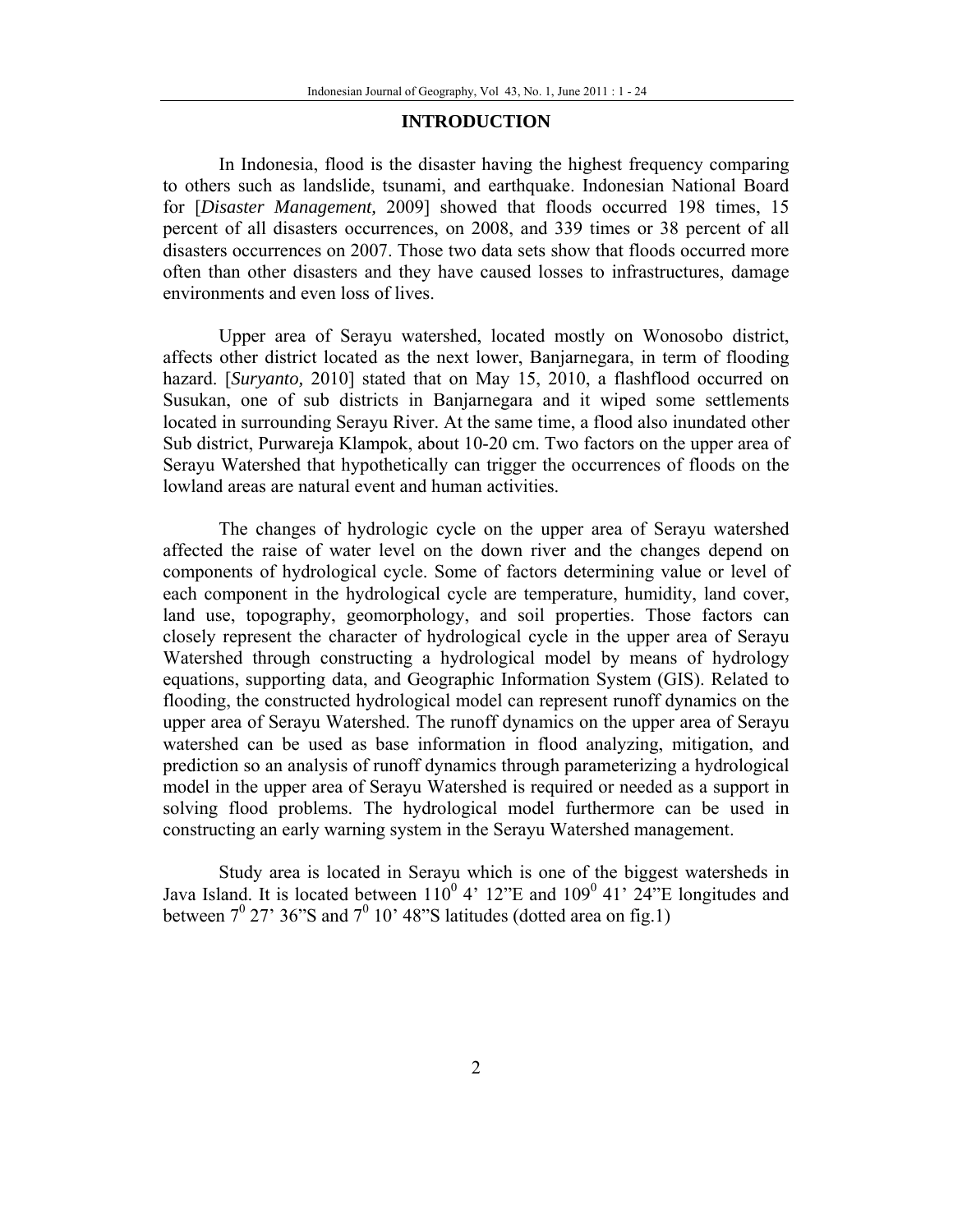

Figure 1. Location of study area

With total area 95,173.65 ha, the study area occupies the upper part of the Serayu Watershed which consists of four Sub Watersheds. They are Serayu Hulu, Begaluh, Tulis, and Merawu Sub Watersheds. There are two stations measuring discharges on the study area. First station is located on  $109^{\circ}$  41' 34.9"E longitudes and  $7^{\circ}$  23' 19.2"S latitudes, and second station is located on 109<sup>0</sup> 41' 35.2"E longitudes and  $7^{\circ}$  21' 37.7"S latitudes. First station, Banjarnegara station, located on Banjarnegara bridge, measured discharge coming from Serayu hulu, Begaluh, and Tulis Sub Watersheds. Second station, Clangap station, located on Clangap dam, mesured discharge coming from Merawu Sub Watershed. According to locations of discharge stations, the research divided the study area into two Sub Watersheds. Serayu Hulu, Begaluh, and Tulis Sub Watersheds were considered as one Sub Watershed, Integrated Serayu Hulu Sub Watershed, and Merawu Sub Watershed was still considered as one Sub Watershed. The locations of discharge stations and the Sub Watersheds are shown by fig. 3.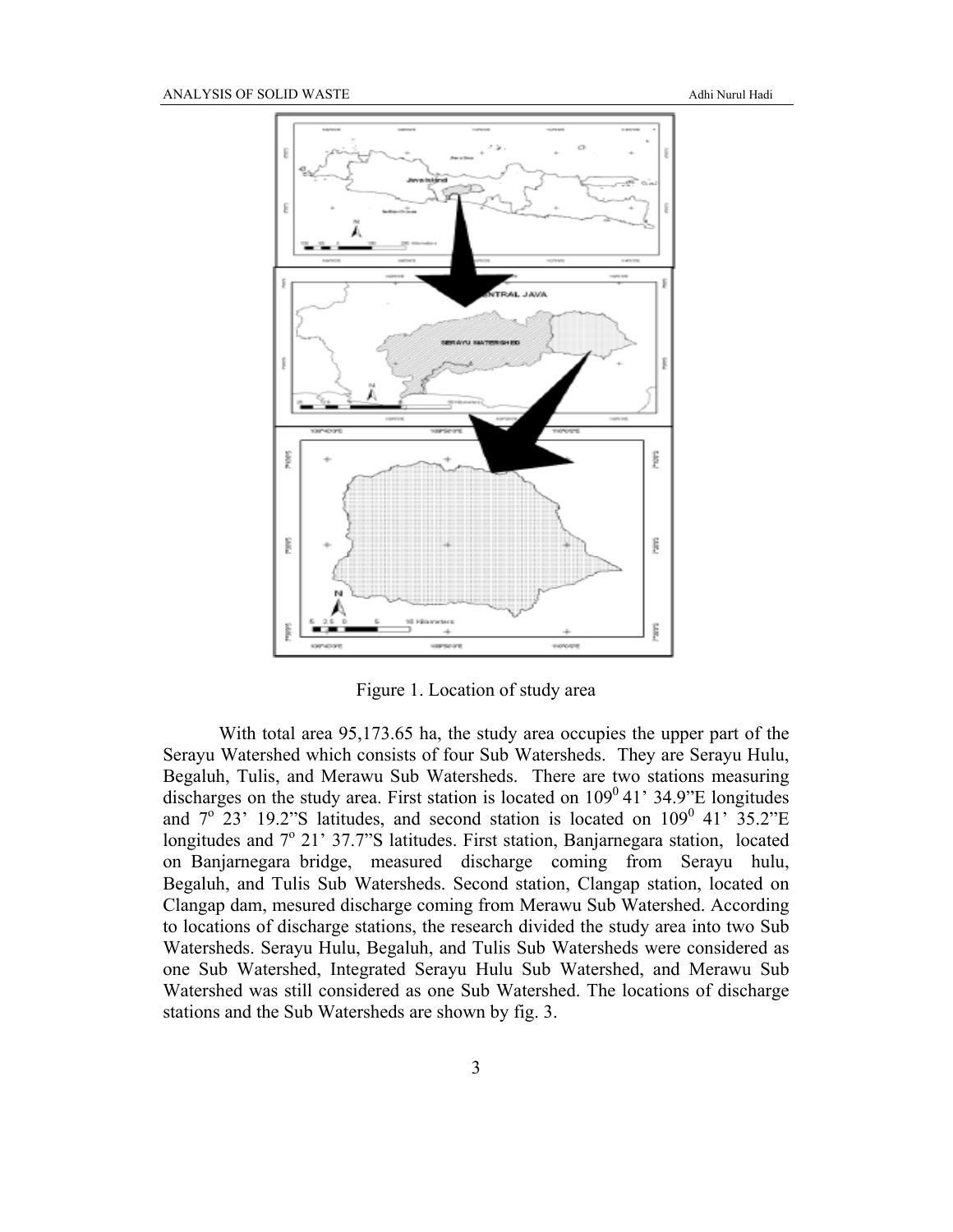The elevation of study area varies from 237 to 3037 meters above sea level and the climate is characterized by having an equatorial tropical climate with mean annual rainfall varying from 1700 mm up to 4200 mm per year [*Rustanto*, 2010). The area has two main seasons, rainy season and dry season. Rainy season occurs during November to April, while dry season falls during May to October. About 73 percent of mean annual rainfall falls in the rainy season.



Fig. 2 shows monthly rainfall from January 2008 to December 2009. Rainfall data were collected from thirteen rainfall gauges within the study area.

Figure 2. Monthly rainfalls

Dec<sub>09</sub>



Figure 3. Location of discharge stations and Sub Watersheds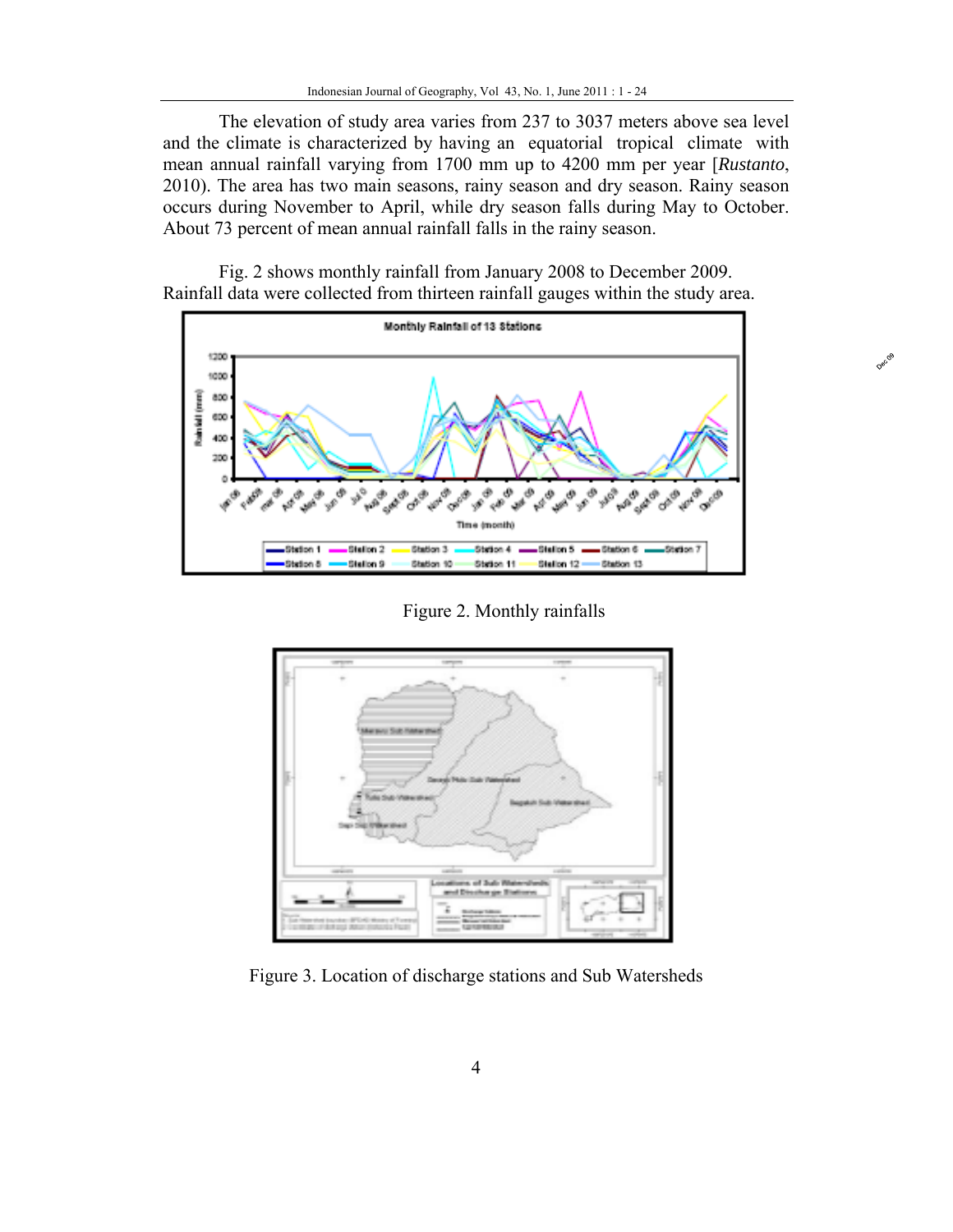Mean temperature in the area is around 14 up to  $27^{\circ}$  C. At higher elevation and particularly in Dieng plateau the temperature can be cooler with annual mean temperature of  $14^{\circ}$ C. Mountains relief with relatively steep slope crosses the northern part of study area (from Wanayasa to Kejajar Sub districts). On the eastern part, there are two high mountains, Sindoro Mountain with height of 3136 meters above sea level and Sumbing Mountain with height of 3340 meters above sea level. The south part is restricted by mountains relief with relatively moderate slope crossing from Banjarnegara to Sapuran Sub districts. The lowest area lies in the southwestern part of the study area (Banjarnegera Sub district).

### **THE METHODS**

Primary data which consisted of daily rainfall from 13 rainfall gauges, hydrographs from two discharge stations, and daily temperature from one station, cumulative infiltration, soil moisture, and soil bulk density were collected from institutions and field observation. MOD13Q1 from June 25, 2008 to Audust 29, 2009 (28 imageries), Digital land cover map of 2009 (at resolution of 30m x 30m), Digital soil texture map (at resolution of 30m x 30m), monthly solar radiation from June 2008 to August 2009 (at resolution of 30m x 30m), Digital Elevation Model (at resolution of 30mx 30m), and river network map (at scale of  $1: 25000$ ), as secondary data, were obtained from literatures, databases and calculation. The research was based on a simple event base hydrological model representing the hydrological processes in the upper part of Serayu Watershed. Runoff Dynamics, as results of the model, were analyzed by observing the hydrological components affecting the runoff dynamics.

### **Constructing a dynamic hydrological model**

The research constructed a dynamic hydrological model, which contains the basic water balance processes, rainfall, interception, evapotranspiration, infiltration, and runoff, and does not take account of base flow aspect. The model was built in daily and starts from July 1, 2008 to August 31, 2009. The research runs all the data in 30 m x 30 m pixel size. NutShell 3.4, a GIS computer program to facilitate the running of PCRaster commands and edit and run PCRaster models, was used to run the model.

## **Rainfall**

Monthly rainfall data and the altitude of rainfall gauges were plotted to scattered graph to figure the relationships between rainfall intensity and altitude. Monthly rainfall data from January to February were plotted to represent East-Asia monsoon condition, and monthly rainfall data from July to September were used to represent Indo-Australian monsoon. Fig. 4 and 5 show the correlation between monthly rainfall and altitude in two monsoon seasons.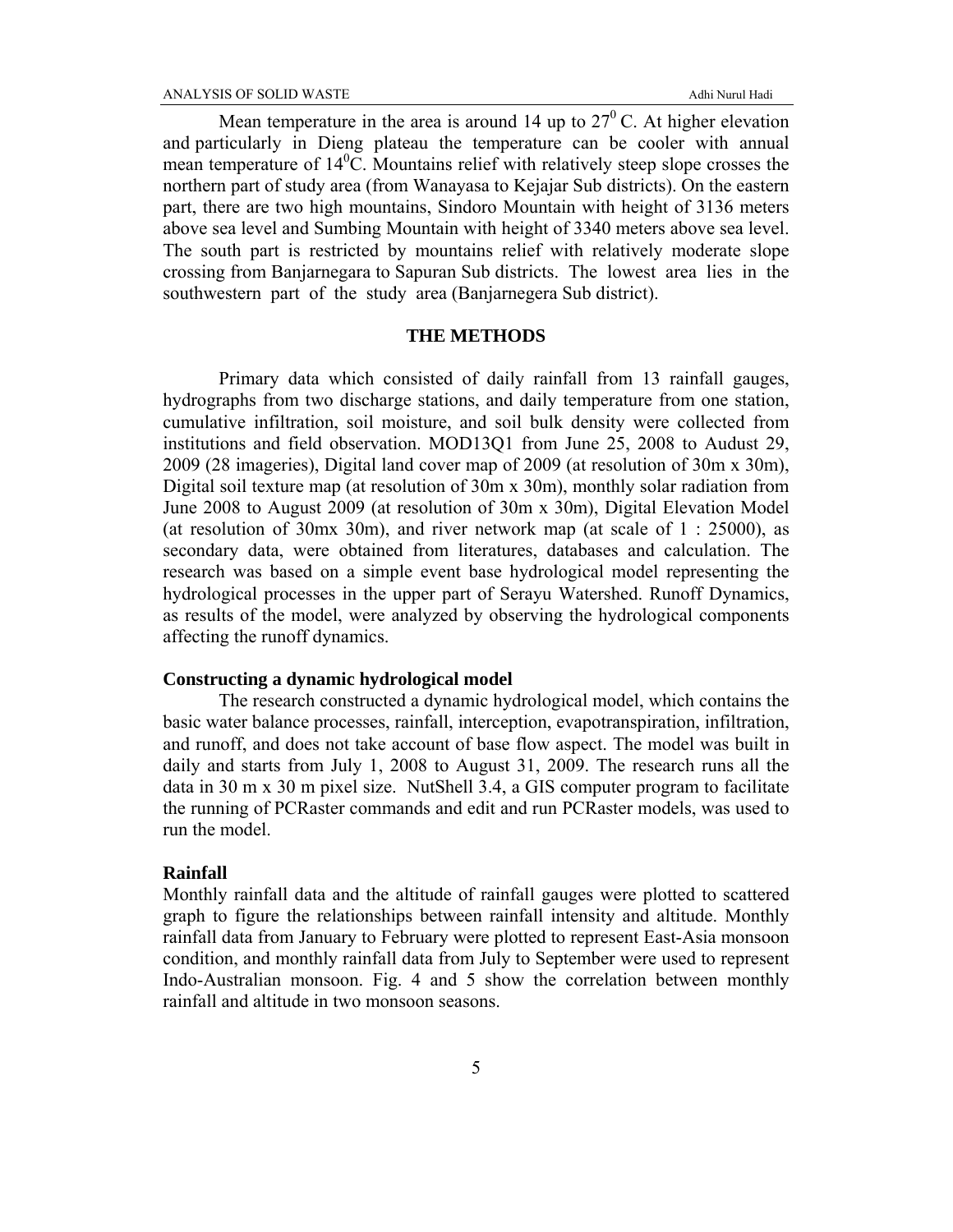

Figure 4. Correlation between altitude and monthly rainfall on Indo-Austrian monsoon



Figure 5. Correlation between altitude and monthly rainfall on East-Asia monsoon

The figures show that correlation coefficient between monthly rainfall and altitude were positive. The square of correlation coefficients resulted from the graphs were very low,  $R^2 = 0.0081$  for East-Asia monsoon and  $R^2 = 0.0611$  for Indo-Australian monsoon.

The research also plotted all monthly rainfall for the period 2008 – 2009 and altitudes of the gauges into scattered graph. Table 1 shows the square of correlation coefficient between each monthly rainfall and altitude for the period  $2008 - 2009$ .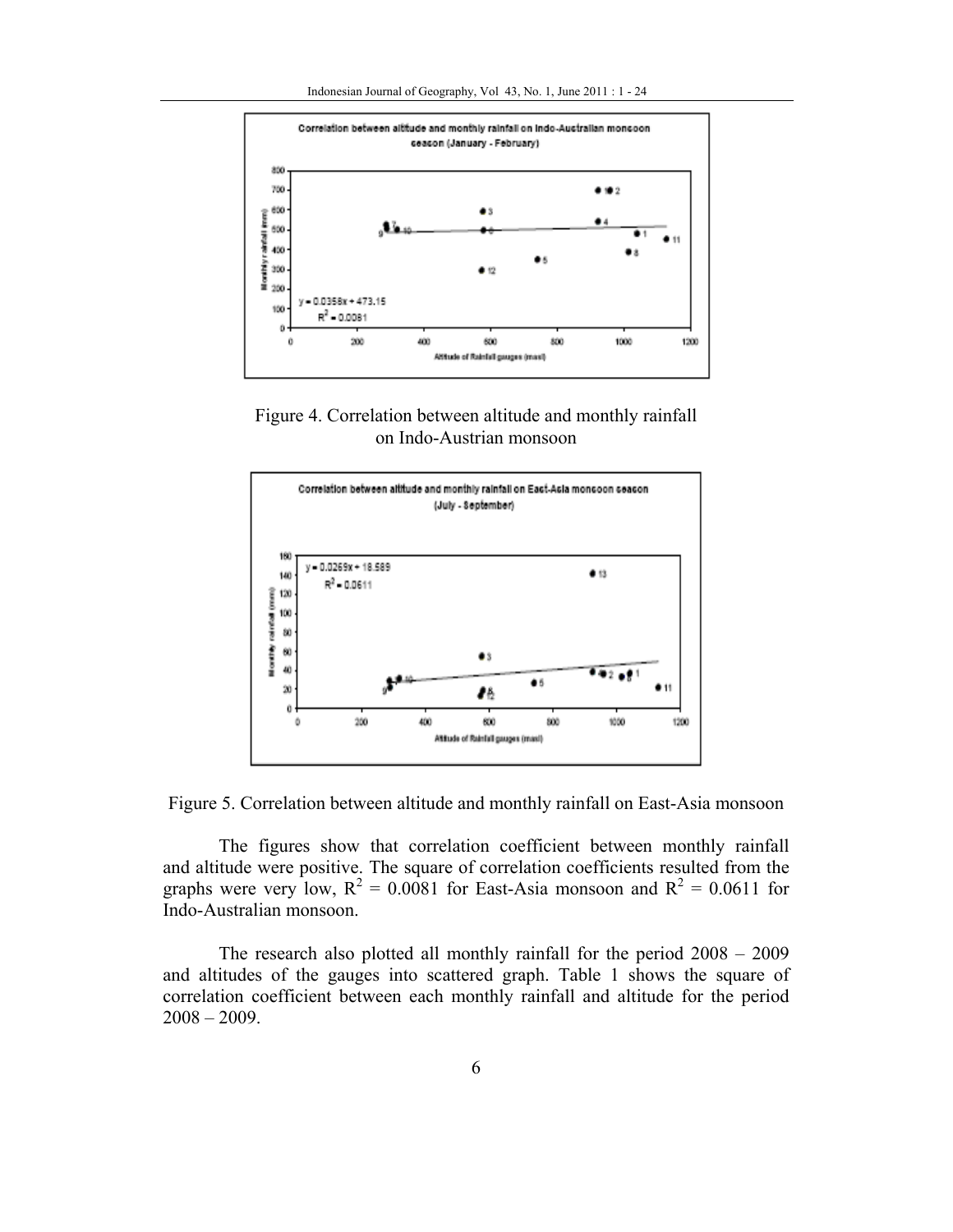ANALYSIS OF SOLID WASTE Adhi Nurul Hadi

Table 1 shows that more than half of correlation coefficients between monthly rainfall and altitude in each month were negative (seven of twelve coefficient were negative). Positive coefficients appeared in February, March, May, July, and September, but they were very low, from 0.0057 to 0.2694. Those squares of correlation coefficients were lower than the squares of correlation coefficient calculated by [*Baruti,* 2004], 0.6333, showing that relationship between monthly rainfall and altitude during research period was very weak. Based on those facts, the relationship between altitude and rainfall intensity was not involved in the model.

| Month     | Square of Correlation coefficients $(R^2)$ | Correlation coefficient (R) |
|-----------|--------------------------------------------|-----------------------------|
| January   | 0.05680                                    | $-0.2383$                   |
| February  | 0.07256                                    | 0.2694                      |
| March     | 0.00003                                    | 0.0057                      |
| April     | 0.13878                                    | $-0.3725$                   |
| May       | 0.02078                                    | 0.1442                      |
| June      | 0.00265                                    | $-0.0515$                   |
| July      | 0.06306                                    | 0.2511                      |
| August    | 0.05896                                    | $-0.2428$                   |
| September | 0.07078                                    | 0.2660                      |
| October   | 0.00170                                    | $-0.0412$                   |
| November  | 0.02588                                    | $-0.1609$                   |
| December  | 0.01227                                    | $-0.1108$                   |

Table 1. Square of correlation coefficient between each monthly rainfall and altitude for the period 2008 – 2009

Respecting to the dense and distribution of rainfall gauges on the study area (shown by fig.6), which is inappropriate to be used in interpolation method, and weak correlation between rainfall intensity and altitude on the study area during research period, the research decided touse thiessen polygon to determine spatial distribution of rainfall intensity in the model.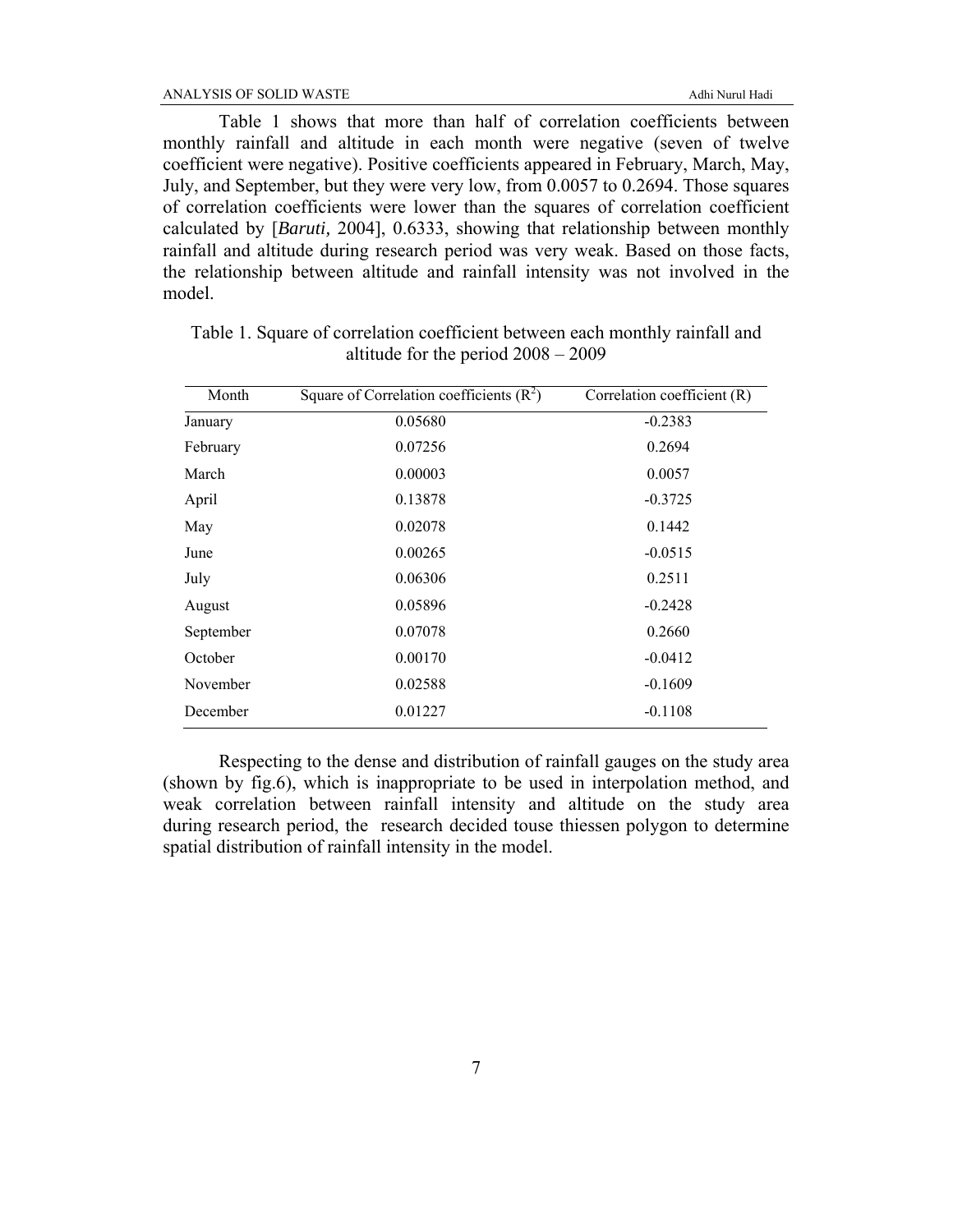

Figure 6. Rainfall gauges map

To get reasonable values of NDVI, the 28 imageries was selected and filtered before they were applied into the model. Selection was carried by visualization in which the imageries generally representing bad form were removed from data lists. Imageries filtering were done in two steps. First step was removing anomalous pixel values suspected as clouds and its shadow by applying a threshold value. Second step was eliminating the pixels having NDVI values suddenly

dropped or increased and then returned to near the previous NDVI values. This eliminating method has been used by [*Xiaoxia, Jixian et al.,* 2008], as Best Index Slope Extraction (BISE), to remove clouds population in NDVI imageries. The equations used in the eliminating process are:

| $dNDV$ lt-1, t = $(NDV$ lt-1 – NDV lt) |  |
|----------------------------------------|--|
| $NDV$ It-1                             |  |
|                                        |  |
| $NDV$ It $+1$                          |  |

where NDVIt-1 and NDVIt+1 denote the NDVI values of time t-1 and t+1 respectively; dNDVIt-1,t and dNDVIt,t+1 show the variation rate from t-1 to t and from t+1 to t respectively. It is assumed that the pixel at time t is affected by clouds if dNDVIt-1,t and dNDVIt,t+1 are both surpass 20%, then the t time pixel value is corrected by the average of time t-1 and time t+1 [*Xiaoxia, Jixian et al.*, 2008].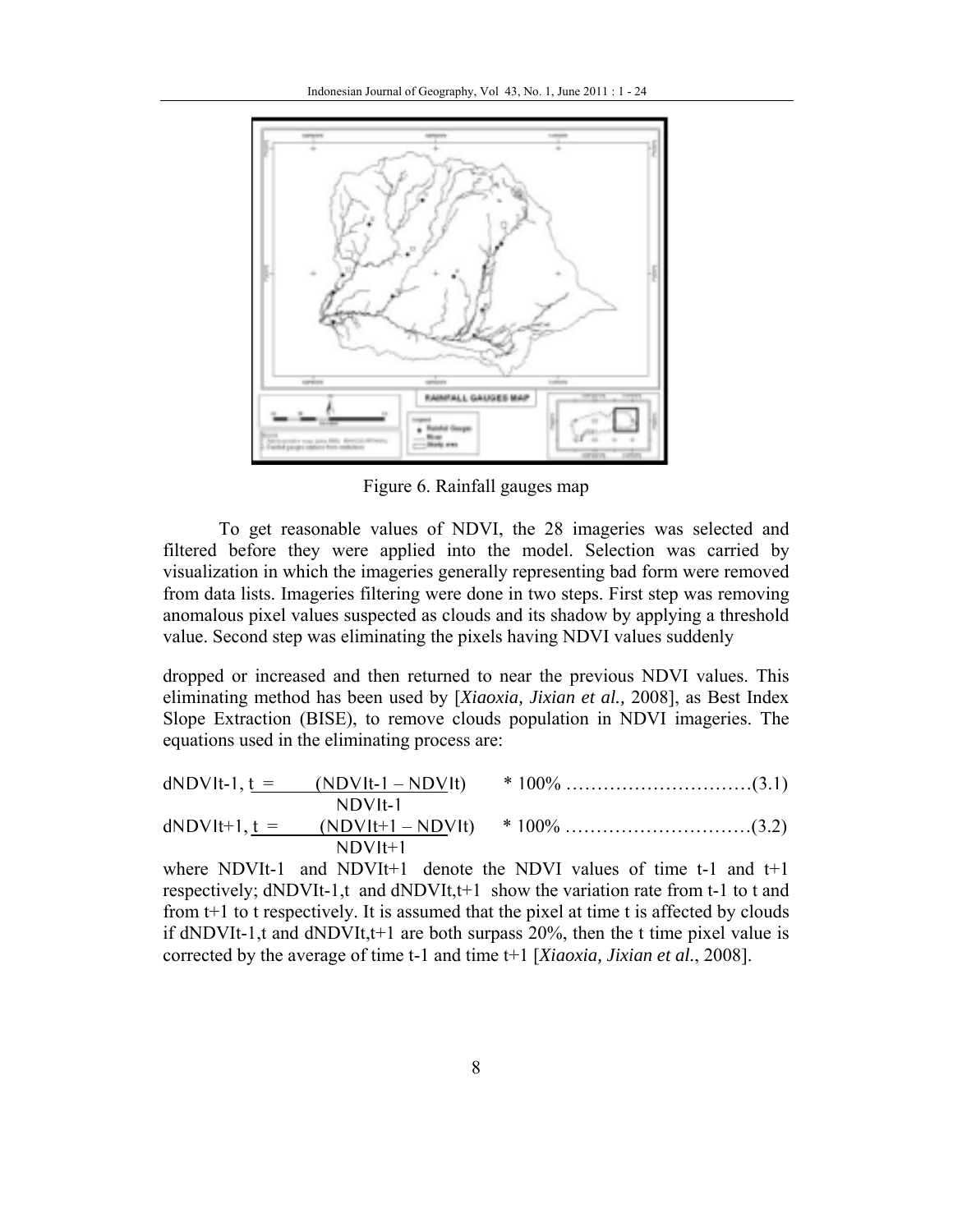This research assumed that the pixel at time t is affected by clouds if  $dNDVIt-1$ , and  $dNDVIt,t+1$  are both surpass 30%, 10% higher than value used by [*Xiaoxia, Jixian et al.,* 2008] because the types of vegetation on the study area possibly could reach that percentage (30%) at least at MODIS time range (16 days). On the other hand, the condition of weather on the study area also supports that change of NDVI value.

The research used an equation developed by Campbell and Norman in Kuriakose (2006) to obtain Leaf Area Index (LAI) from NDVI,. The equation is: LAI= -2ln (1-fc) ………………………………………………………………...(3.3)

Where, fc is the fractional vegetation cover.

Fractional vegetation cover was determined by using equation suggested by Walthall et. al. in [*Kuriakose,* 2006]. The equation is as follow:

$$
Fc = \boxed{\frac{NDVImax - NDVi}{NDVImax - NDVI min}}
$$
kc ... (3.4)

Where, NDVI max is the maximum NDVI for each used imagery, NDVImin is the minimum NDVI for each used imagery, NDVIi is the NDVI of a particular cell, and kc is the crop factor of the respective land use. The research used crop factor provided by [*Allen, Pereira et al.,* 1998] as FAO Irrigation and Drainage Paper 56.

Maximum storage capacity of canopy was assumed as interception capacity and it was calculated by applying the equation proposed by Von Hoyningen-Huene in [*De Jong and Jetten*, 2007; *Bulcock and Jewitt,* 2010]. The equation is:

Smax = 0.935 + 0.498(LAI) − 0.00575(LAI2)…………………………………(3.5)

The storage Smax was filling up with rainfall and emptying with evaporation, and interception could not become more than Smax.

### **Evapotranspiration**

According to collected available data, the research selected Hargreaves equation in [*Yates and Strzepek,* 1994] to determine evapotranspiration in the model. The equation is:

Erc = 0.0022\*RA\* 'T0.5\*(T+17.8) …………………………………………….(3.6)

Where:

 $E_{rc}$  = reference evapotranspiration (mm/day) = Potential evapotranspiration

 $R_A$  = mean extra-terrestrial radiation (mm/day)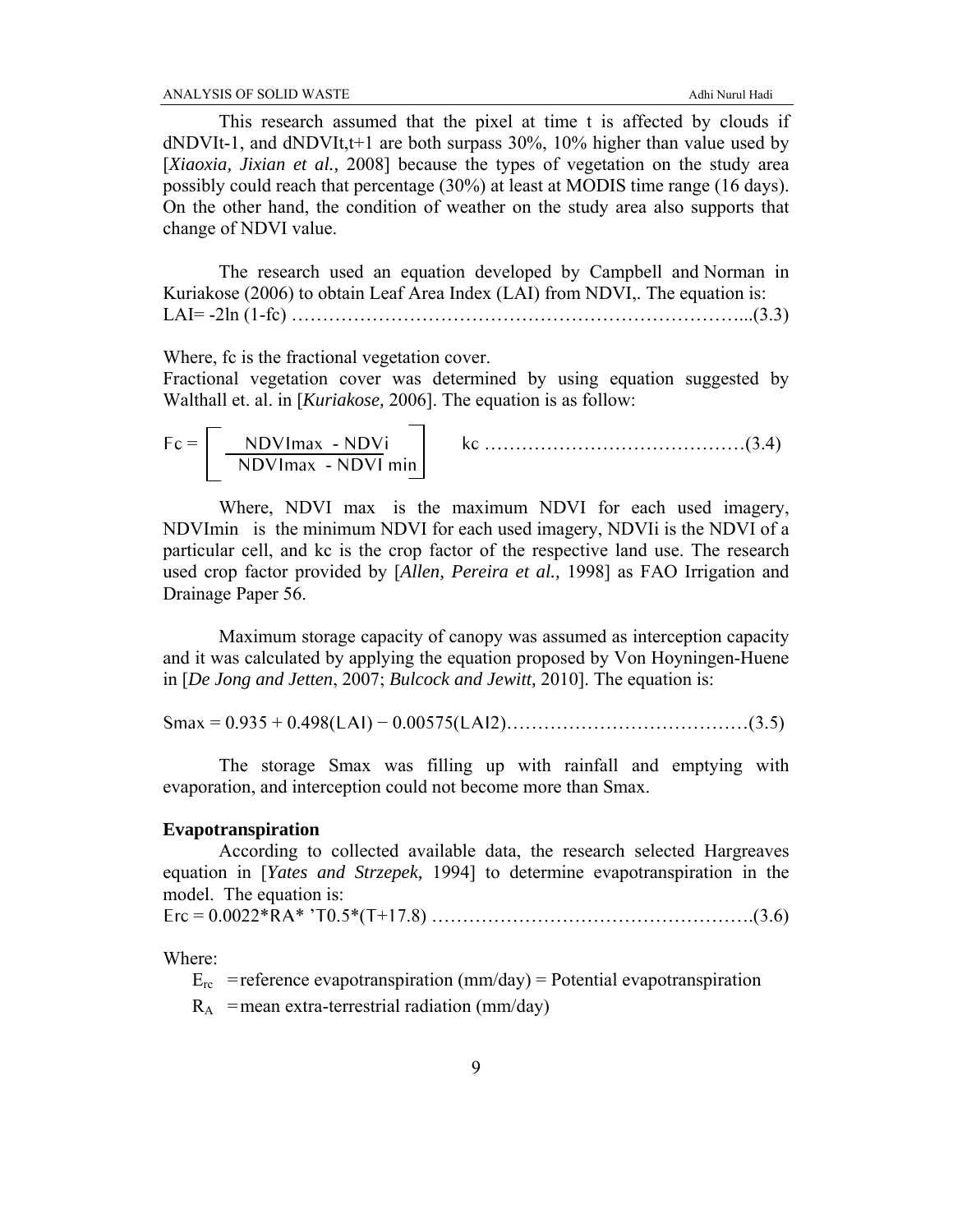$\delta'$ <sup>T</sup> = mean monthly maximum temperature – mean monthly minimum temperature for the month of interest  $(^{\circ}C)$ 

 $T =$ mean air temperature (°C)

Mean extra-terrestrial radiation was calculated by using point solar radiation, an extension provided by Arcgis 9.2, and Temperature was obtained from one temperature station located on 9165983 E longitudes and 369749 S latitudes at 292 masl.

Actual evapotranspiration equal to actual transpiration plus actual evaporation and was determined by following equations.

Ta = Erc\*fc\*Kc(3.7) Ea = Erc\*(1-Kc) …………………………………………(3.8) ETa = TA+Ea ………………………………………………………………......(3.9)

Where:

Eta  $=$  actual evapotranspiration (mm)  $\text{Erc}$  = potential evapotranspiration (Etp) (mm)  $fc = fractional vegetation cover$  $Kc =$  Crop factor

### **Infiltration**

The research determined daily infiltration by calculating soil moisture storage capacity, Rc. The storage capacity was calculated by following equation.

RC = MS\*BD\*EHD\*(Eta/ET0) ………………………………………………(3.10)

Where:

 $RC =$  Soil Moisture Storage Capacity (mm)

MS = soil moisture content at field capacity  $\left(\frac{\%}{\%}\right)$  BD= Bulk density (mg/m3)

 $EHD = Effective Hydrological Depth (mm)$ 

Eta/ET0 = Ratio of actual to potential evapotranspiration [*Baruti,* 2004; *Rustanto,* 2010]

Other researcher, [*Basayigit and Dinc*, 2010], added a power, 0.5, to the ratio of actual to potential evapotranspiration, then the equation became:

RC = 1000MS\*BD\*EHD\*(Eta/ET0)0.5 ……………………………………(3.11)

This research used the second equation, provided by [*Basayigit and Dinc,* 2010].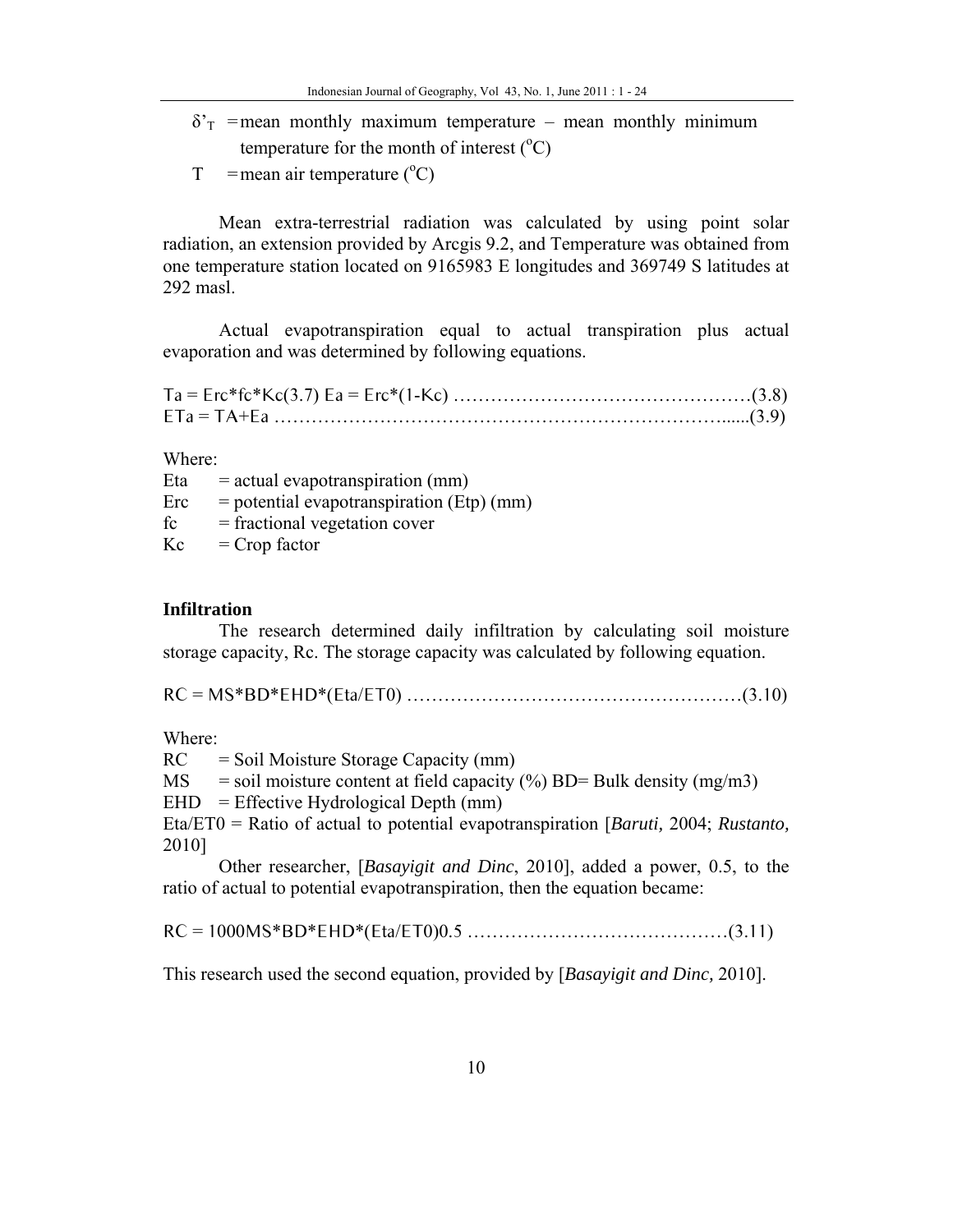#### **Runoff**

This research determined runoff value in the model using the equation as follow:

Runoff  $=$ rainfall – (potential evapotranspiration + interception + Infiltration)..(3.12)

In the model, runoff was applied by using LDD (Local Drain Direction), one of functions in the nutshell that creates a map representing direction of flow of water from each cell to its steepest down slope neighbor. LDD links each cell and creates a line network as flow pattern. The model is described by the flowing chart (fig.7).



Figure7. A flowchart describing model construction

# **Analyzing runoff dynamics Comparing modeled and measured runoffs**

Modeled runoff was produced by the model and measured runoff was obtained from the hydrographs by purposing Fixed time method [*Wanielista, Kersten et al.* 1997] assuming that surface runoff always ends after a fixed time interval. The fixed time interval was determined by equation as follow.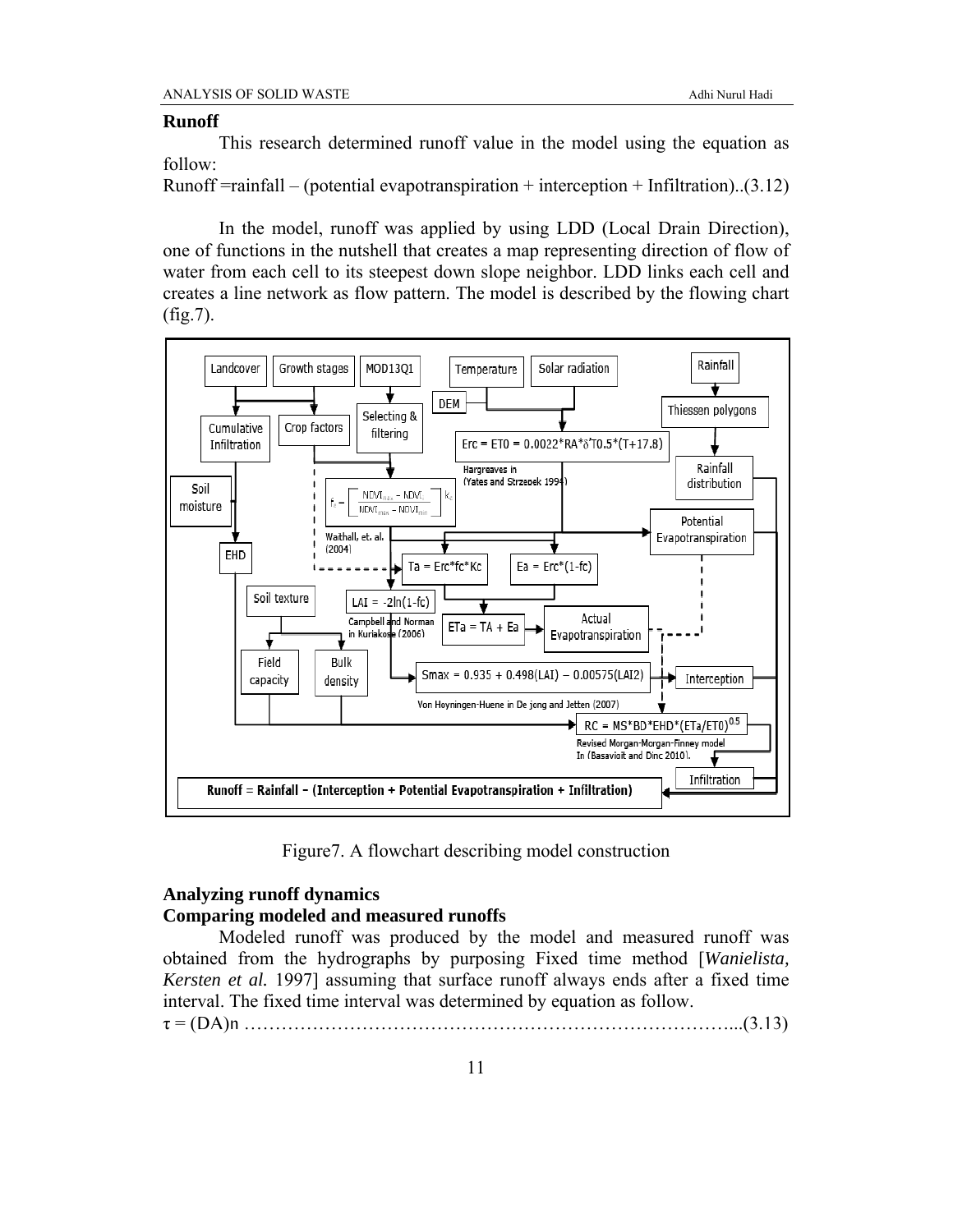Where:

 $\tau$  = Time from the peak to the end of the runoff hydrograph (days)

 $DA = Drainage area (miles2)$ 

 $N = \text{recession constant} (0.2)$ 

Modeled runoff was compared to measured runoff in monthly unit by involving Pearson Product Moment Correlation method [*McCuen,* 1998]. The method applies the following equation to determine the correlation coefficient between variables.

$$
R = \frac{\sum_{x_i y_i} \left( \left( \sum_{x_i} \sum_{x_i} \right) / n \right)}{\left( \sum_{x_i} \sum_{i} - \left( \left( \sum_{x_i} \right)^2 / n \right) \right)^{0,5} \cdot \left( \sum_{y_i} \sum_{i} \left( \left( \sum_{y_i} \right)^2 / n \right) \right)^{0.5}} \dots (3.14)
$$

Where:

 $R =$  Correlation coefficient yi = Value of variable y

 $xi =$ Value of variable x

3.2.2. Identifying the correlation between each hydrological component and modeled runoff

The correlation between each hydrological component, interception, evapotranspiration, or infiltration, and total modeled runoff of two Sub Watersheds was calculated by Pearson Product Moment Correlation method as was done in comparing modeled and measured runoffs.

## **Evaluating the sensitivity of hydrological components to modeled runoff**

In order to determine sensitivities of hydrological components to modeled runoff, the research applied six simulations into the model to run the modified hydrological components. The simulations were:

- 1. Interception was multiplied by one and half, and other components were remain
- 2. Interception was multiplied by two, and other components were remain
- 3. Potential evapotranspiration was multiplied by one and half, and other components were remain
- 4. Potential evapotranspiration was multiplied by two, and other components were remain
- 5. Infiltration was multiplied by one and half, and other components were remain
- 6. Infiltration was multiplied by two, and other components were remain

# **Analyzing the responses of runoff to possible modified land cover**

The research applied three scenarios into the model to identify the responses of runoff to the land cover change. The scenarios were: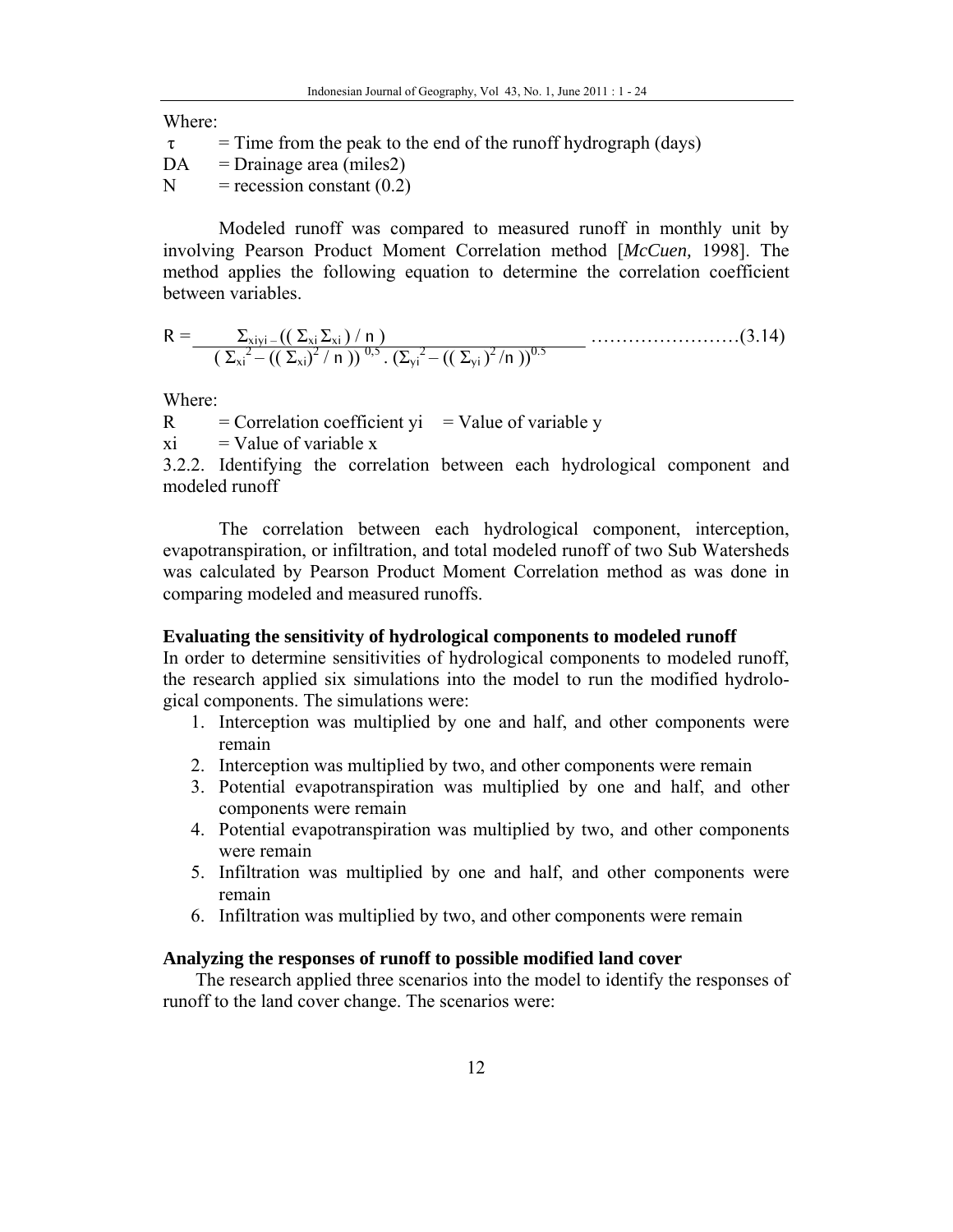- 1. Replacing cultivation, shrub, and plantation land cover types by forest
- 2. Replacing cultivation, shrub, and forest land cover types by plantation
- 3. Replacing plantation, shrub, and forest land cover types by cultivation

### **RESULT AND DISCUSSION**

#### **Characteristics of hydrological components on each land cover type**

Total of hydrological components in each land cover type during research period as the result of the model are represented by table 1

|   | No Land cover type | Cumulative   | Cumulative         | Cumulative actual  | Cumulative Cumula |        |
|---|--------------------|--------------|--------------------|--------------------|-------------------|--------|
|   |                    | interception | potential          | evapotranspiration | infiltration      | tive   |
|   |                    | (mm)         | evapotranspiration | (mm)               | (mm)              | runoff |
|   |                    |              | (mm)               |                    |                   | (m3)   |
|   | Built up area      | 295          | 734                | 734 (100 %)        | 474               | 1980   |
|   | 2 Paddy field      | 300          | 790                | 819 (104 %)        | 1257              | 1074   |
|   | Dry<br>land        | 352          | 632                | 521 (82 %)         | 2622              | 74     |
| 4 | Forest             | 421          | 537                | 496 (92 %)         | 2535              | 416    |
|   | Shrub              | 427          | 546                | 442 (81 %)         | 2817              | 138    |
| 6 | Plantation         | 432          | 609                | 509 (83 %)         | 2735              | 178    |
|   | Grass land         | 483          | 336                | 278 (83 %)         | 2487              | 960    |

Table 1. Total of hydrological component in each land cover type

Source: calculated by the model

The highest cumulative interception on the study area during research period was on grassland and the lowest was on built up area. That condition was supported by vegetations growth on those two areas, vegetations on built up area was lower than vegetations on grassland.

The cumulative evapotranspirations on the study area during research period occurred on paddy field and the lowest occurred on Grassland. The difference between potential and actual evapotranspiration is assumed as crop water need [*Pidwirny and Jones,* 2009]. The percentage of actual evapotranspiration to potential evapotranspiration was an implication of crop factors used in the model and represents quantity of water that is actually removed from a surface due to the processes of evaporation and transpiration [*Pidwirny and Jones,* 2009]. The research assumed that on the built up area, all the potential evapotranspiration would became actual evapotranspiration (high actual evapotranspiration) respecting the condition of built up area covered by buildings, asphalt, concrete, and other constructions and inflicting crop water need on the built up area became almost zero. This condition is in line with [*Lin, Velde et al.,* 2008] stating that mixed effect of construction, water body, street trees and grass parcels that have very high evapotranspiration drive the urban areas to have high actual evapotranspiration.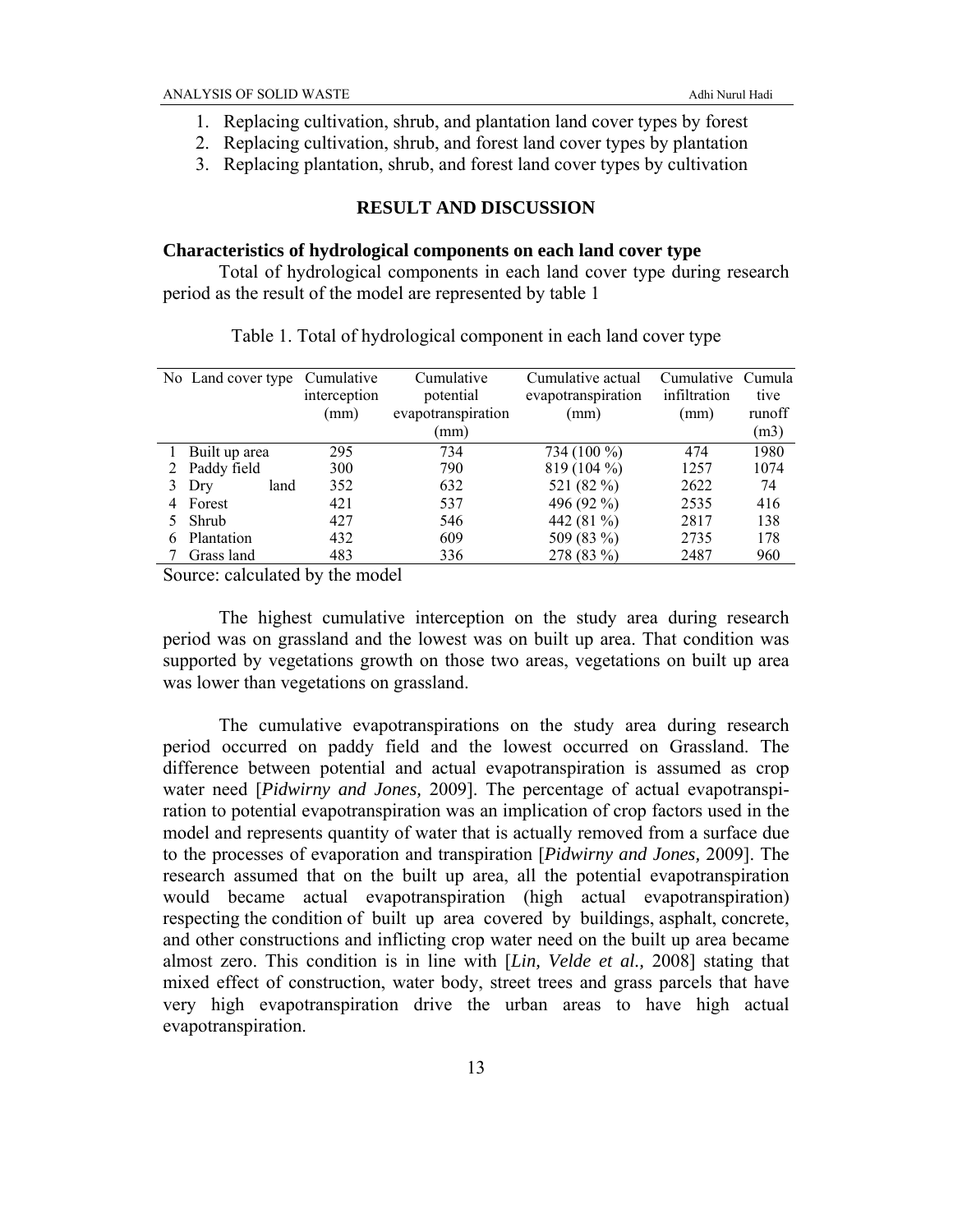Forest area had relatively high actual evapotranspiration comparing to its potential evapotranspiration, respecting to the condition of forest that generally was still dense. Actual evapotransipration of paddy field was higher than its potential evapotranspiration because this research assumed that almost all the crop factors in paddy filed growth stages were more than one representing irrigation involvement.

The highest infiltration on the study area during research period occurred in Shrub area (2864 mm) and the lowest occurred in the built up area (499mm). Dry land cultivation, forest, shrub, plantation, and grassland had relatively high infiltration (2400 mm – 2900 mm). On the other hand, built up area had the lowest infiltration which was caused by constructions dominantly covered the area, and paddy field also had relatively low infiltration representing the effect of growth stages (stages 1 and 2) in which the area were inundated resulting low infiltration.

Land cover type, which had the highest runoff, was the built up area, with cumulative runoff equaled to 1980  $m<sup>3</sup>$ . That fact represents the condition of surface on the built up area which was mostly covered by buildings, asphalt, concrete, and other constructions. Constructions covering surface reduce infiltration capability and increase runoff. The lowest runoff occurred on dry land cultivation. This condition was caused by high effective hydrological depth (EHD) had by dry land cultivation. Effective hydrological depth of dry land cultivation, especially in initial and crop development growth stages, was very high. That EHD could increase soil moisture storage capacity and reduce runoff. In initial growth stage, farmers cultivated the land and made the water on the land infiltrated easily.

### **Comparing Modeled Runoff and Measured Runoff**

Monthly Modeled runoffs of Integrated Serayu Hulu and Merawu Sub Watersheds compared to monthly measured runoffs are shown by graph 8 and 9. According to those graphs, in terms of total runoff, modeled runoff was closer to measured runoff on Integrated Serayu Hulu Sub Watershed than modeled runoff to measured runoff in Merawu Sub Watershed (shown by the position of black fine lines respecting to blue fine lines). In terms of runoff distribution in each month, modeled runoff was closer to measured runoff on Merawu Sub Watershed than modeled runoff to measured runoff in Integrated Serayu Hulu Sub Watershed (shown by the trends of dashed blue lines and dashed black lines).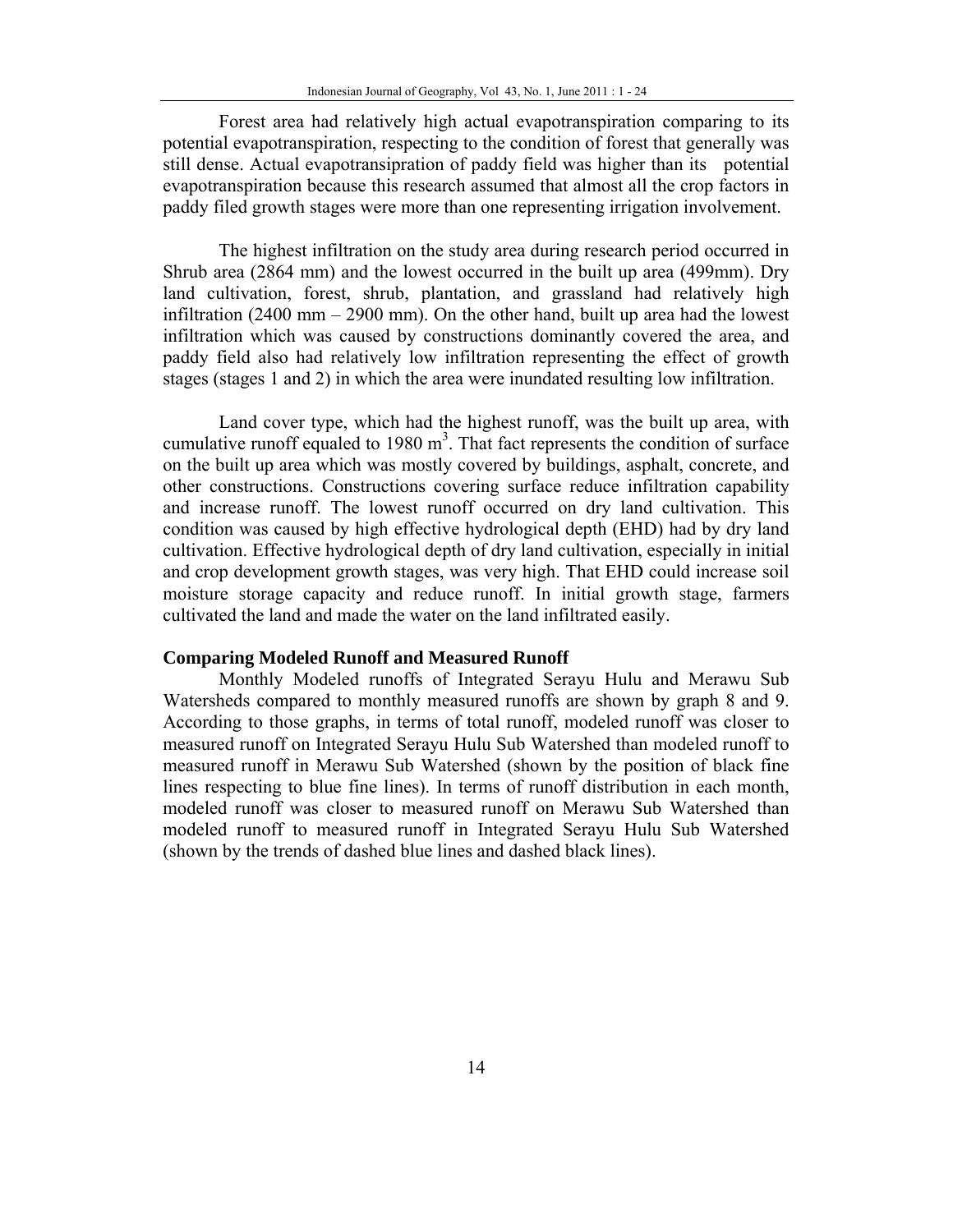

Figure 8. Monthly modeled and measured runoff of in targeted Serayu Hulu sub water shed



Figure 9. Monthly modeled and measured runoff of Merawu sub water shed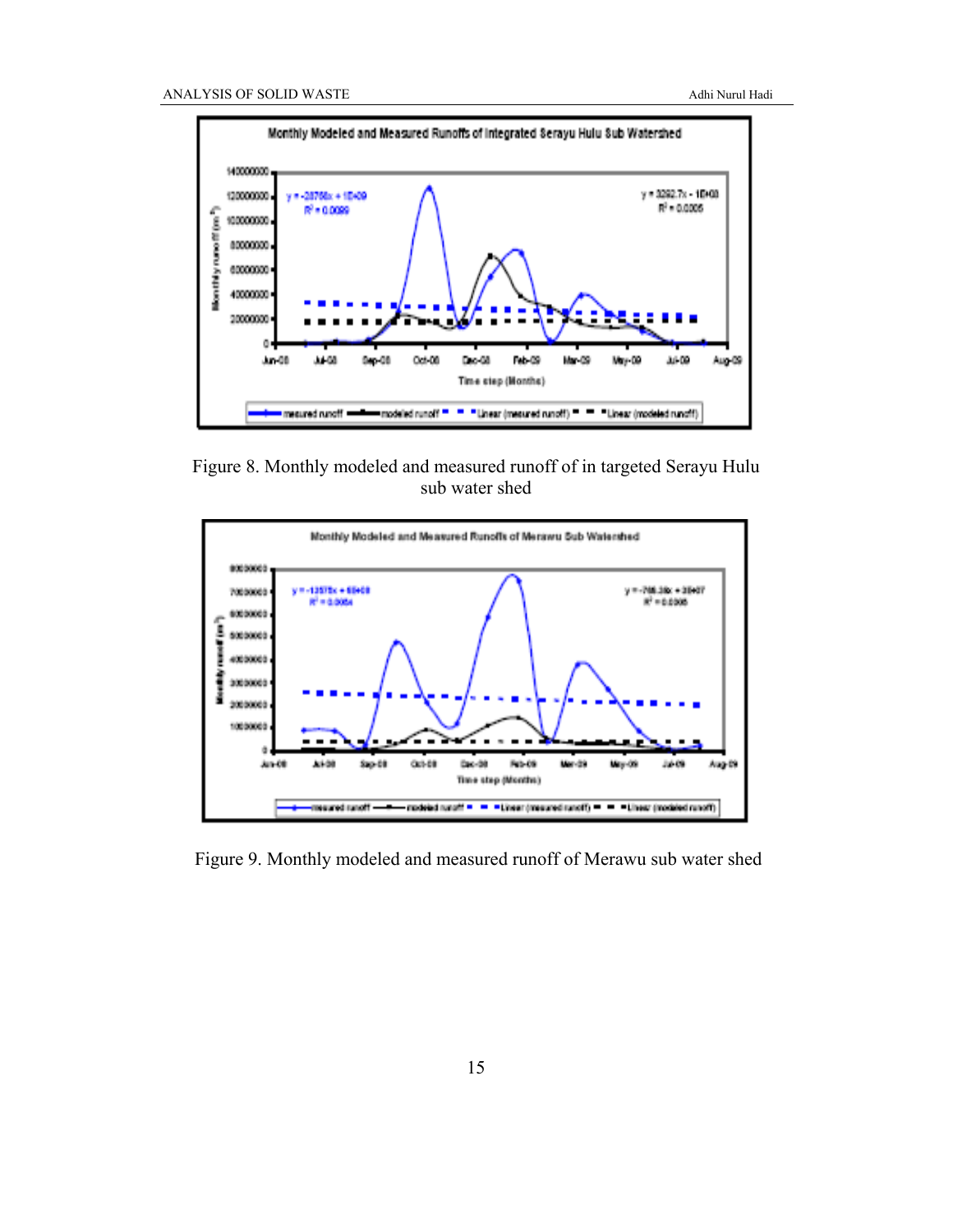

Figure 10. Comparison of modeled and measured runoff on Integrated Serayu Hulu Sub Watershed



 Figure 11. Comparison of modeled and measured runoff on Merawu Sub Watershed

The correlation coefficients, on the Figure 10 and 11 describe the closeness of modeled runoff to measured runoff with assumption that if correlation coefficient equals to one then modeled runoff is exactly same with measured runoff. The graphs show that in Integrated Serayu Hulu Sub Watershed, 22.59% of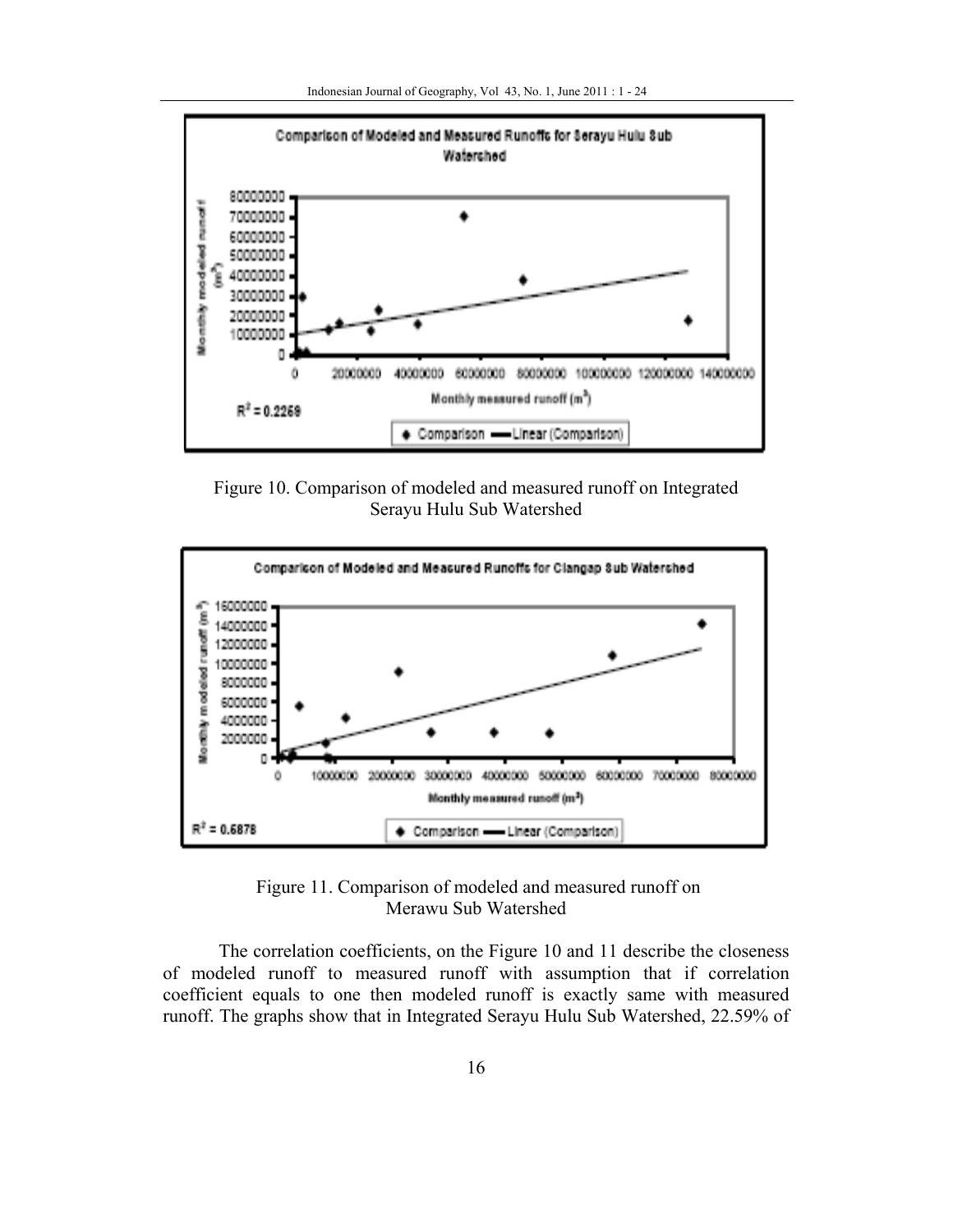the variance in measured runoff could be explained by variance of modeled runoff, and in Merawu Sub Watershed, 58.78 % of the variance in measured runoff could be explained by variance of modeled runoff.

Table 2 shows the total model runoffs on two Sub Watersheds during research period compared to total measured runoffs from two discharge stations.

|    |                        | Total runoffs during 14 months |                         |  |
|----|------------------------|--------------------------------|-------------------------|--|
| No | Sub Watersheds         | Modeled runoff $(m^3)$         | Measured runoff $(m^3)$ |  |
|    | Integrated Serayu Hulu | 267118807                      | 380333747               |  |
|    | Merawu                 | 62371385                       | 314490165               |  |

Table 2. Modeled runoff compared to measured runoff

According to table 2, the model resulted runoff that were lower than measured runoff, 70.23 % for Integrated Serayu Hulu Sub Watershed, and 19.83 % for Merawu Sub Watershed. Those differences, between modeled and measured runoffs, were caused by deficiencies involved in the research. First, the distribution of rainfall gauges did not fully cover the distribution of rainfall intensity occurring on the study area. Small number and locations of available rainfall gauges on the study area caused this problem. Second, the distribution of samples, 73 cumulative infiltration and bulk density measurements, on the study area was still not proportional to the distribution of land cover on the study area caused by accessibility limitation. Third, growth stages of paddy field and dry land cultivation involved in the model still could not represent the real planting cycle applied by farmers on the study area. The research assumed that all paddy field and dry land cultivation started planting in the same time or each of them has a uniform growth stage. In fact, paddy field and dry land cultivation on the different locations have different growth stages.

This deficiency was caused by limitation in applying various growth stages of a land cover type into model. Fourth, one of soil properties, porosity, involved in the model was obtained from reference, which probably was not appropriate with the condition on the study area.

### **Correlation between Each Hydrological Component and Modeled Runoff**

Total daily runoff, average daily interception, potential evapotranspiration, and infiltration on the study area had been involved in Pearson Product Moment Correlation method to calculate the correlation between each of hydrological component an nd modeled runoff. Results of calculation are shown by table 4.3.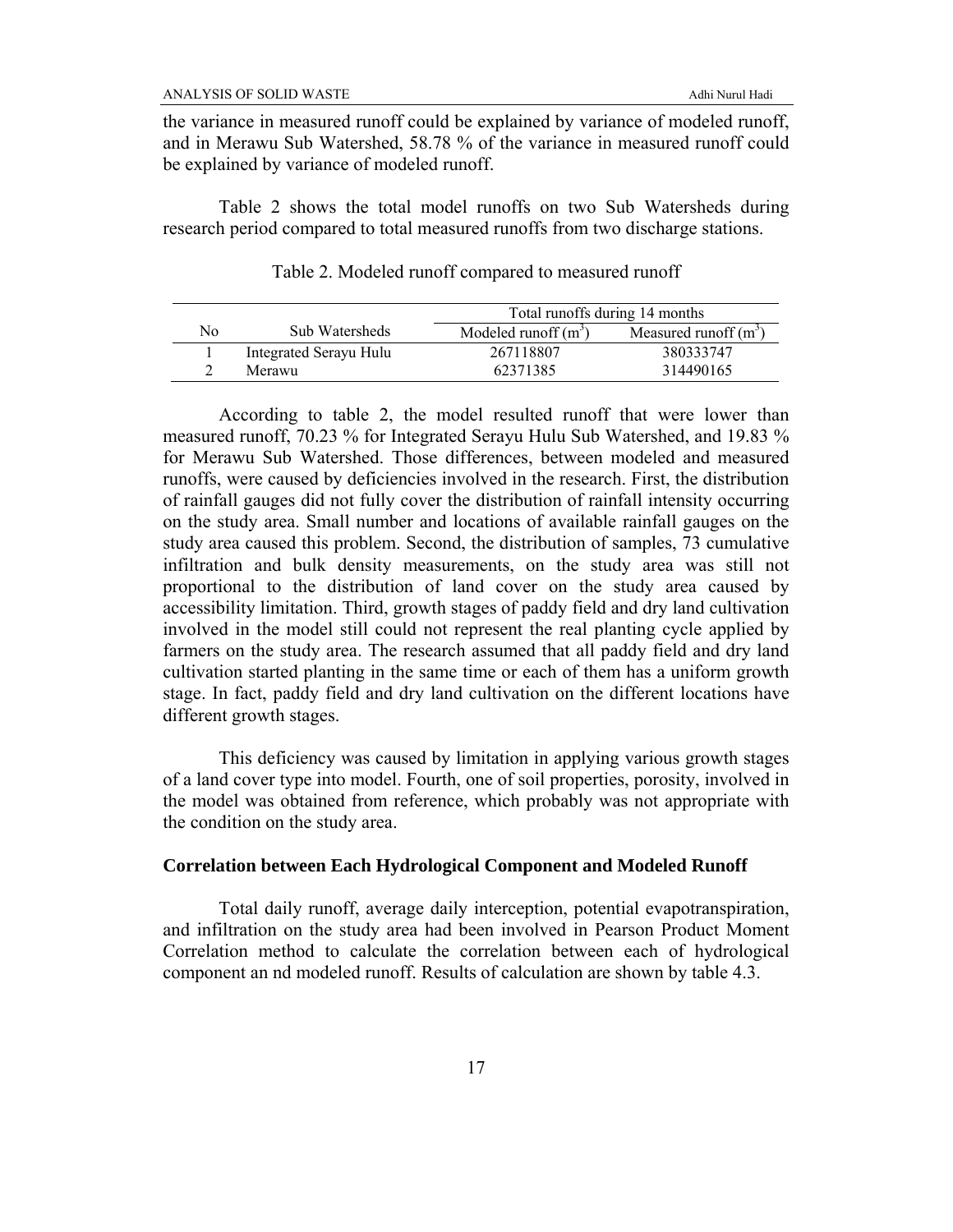| N <sub>0</sub> | Hydrological components        | Correlation coefficient between hydrological component<br>and total modeled runoff (R2) |
|----------------|--------------------------------|-----------------------------------------------------------------------------------------|
|                | 1 Interception                 | 0.3553                                                                                  |
|                | 2 Potential Evapotranspiration | 0.2585                                                                                  |
|                | 3 Infiltration                 | 0.6638                                                                                  |

Table 3. Correlation coefficient between hydrological component and modeled runoff

Table 3 shows that the highest square of correlation coefficient was had by Infiltration-total modeled runoff linear relationship and the lowest one had by potential evapotranspiration-total modeled runoff linear relationship.

Based on table 3, it can be stated that 66.38 % of the variance in the total modeled runoff could be explained by variance of infiltration, 35.53 % of the variance in the total modeled runoff could be explained by variance of interception, and 25.85 % of the variance in the total modeled runoff could be explained by variance of potential evapotranspiration.

Correlation coefficients only determine the strength of linear relationships between each hydrological component and total modeled runoff. They do not represent the level of causality or effect between hydrological component and total modeled runoff. Correlation coefficient strongly depends on data distribution of variables involved in linear relationship. Correlation coefficient does not describe the causality between variables but it shows the responses of variables to factor that mainly affected their values or levels. In this research, the factor mostly affecting values or levels of hydrological components was rainfall.

### **Sensitivities of Hydrological Components to Modeled Runoff**

Table 4 shows the results of the processes representing the changes of hydrological component values and their effects to modeled runoff. Based on table 4, the most sensitive component to runoff in the model was infiltration. Runoff was raised more than 20 percent when infiltration was increased a half of original value and it raised more than 30 percent when infiltration was increased two times of original value on the other hand, intercepttion and potential evapotranspiration had low sensitivities respecting to infiltration. Runoff decreased about  $3.70 - 5.01$  percent when interception was added by a half of original value and reduction increased to  $8.71 - 11.37$  percent when interception was increased two times of original value. Evapotranspiration had relatively same sensitivity with interception. Runoff decreased  $5.65 - 6.53$  percent when potential evapotranspiration was increased a half of original value and it decreased 11.43 – 13.28 percent when potential evapotranspiration increased two times.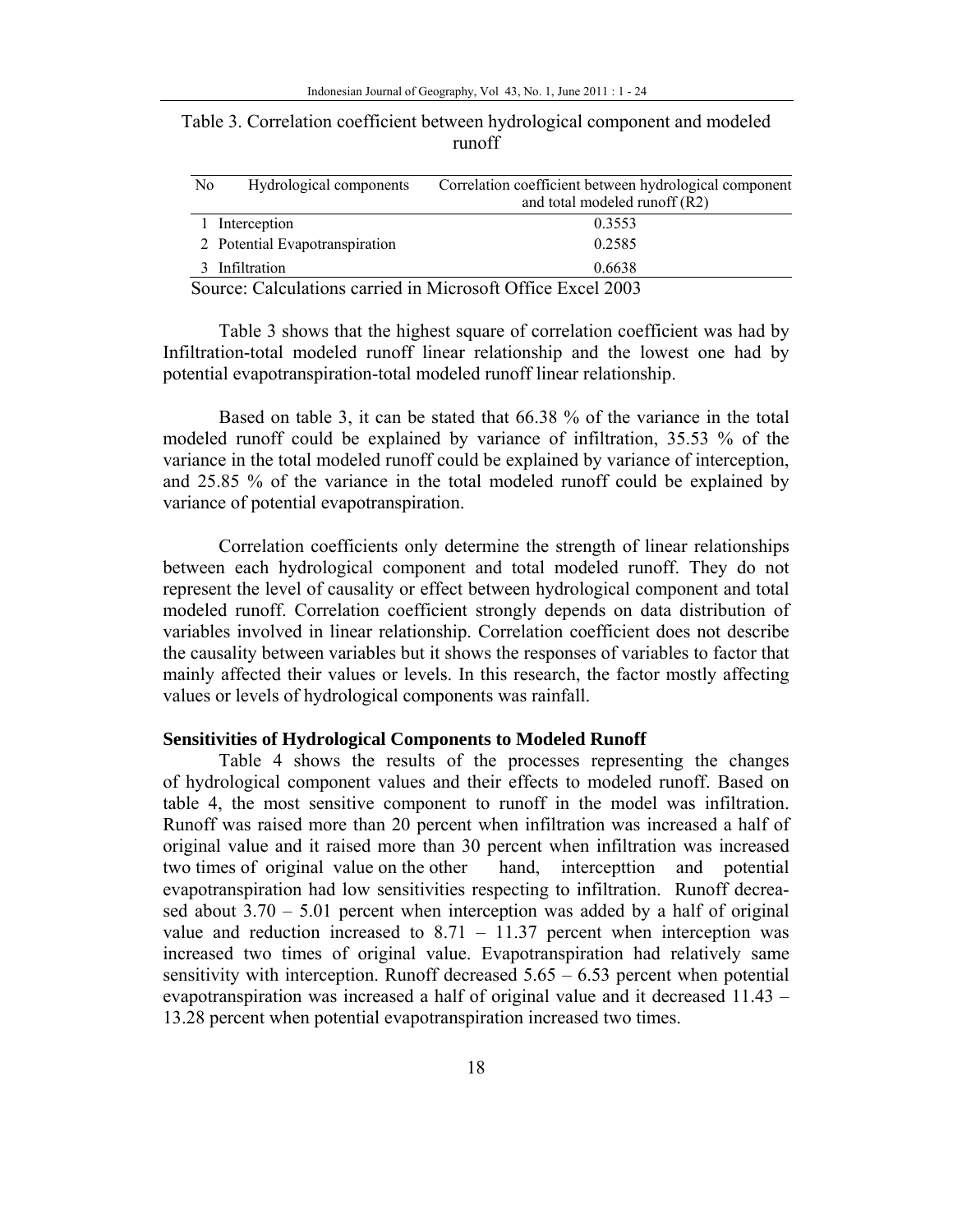|                | Hydrological                                                         | Original runoff (m3)                         |                            | Generated runoff (m3)                         |                            | Percentage                                   |                            |
|----------------|----------------------------------------------------------------------|----------------------------------------------|----------------------------|-----------------------------------------------|----------------------------|----------------------------------------------|----------------------------|
| N <sub>0</sub> | component<br>changes                                                 | Integrated<br>Serayu<br>HuluSub<br>Watershed | Merawu<br>Sub<br>Watershed | Integrated<br>Serayu<br>Hulu Sub<br>Watershed | Merawu<br>Sub<br>Watershed | Integrated<br>Serayu<br>HuluSub<br>Watershed | Merawu<br>Sub<br>Watershed |
| 1              | Interception<br>multiplied by                                        | 267118807                                    | 62371385                   | 257236264                                     | 59245374                   | $-3.70$                                      | $-5.01$                    |
| 2              | Interception<br>multiplied by<br>two                                 | 267118807                                    | 62371385                   | 243845969                                     | 55279166                   | $-8.71$                                      | $-11.37$                   |
| 3              | Potential<br>evapotranspir<br>ation<br>multiplied by<br>one and half | 267118807                                    | 62371385                   | 252026111                                     | 58299038                   | $-5.65$                                      | $-6.53$                    |
| 4              | Potential<br>evapotranspir<br>ation<br>multiplied by<br>two          | 267118807                                    | 62371385                   | 236574503                                     | 54089005                   | $-11.43$                                     | $-13.28$                   |
| 5              | Infiltration<br>multiplied by<br>one<br>and half                     | 267118807                                    | 62371385                   | 204971070                                     | 46758232                   | $-23.27$                                     | $-25.03$                   |
| 6              | Infiltration<br>multiplied by<br>two                                 | 267118807                                    | 62371385                   | 178892923                                     | 39927885                   | $-33.03$                                     | $-35.98$                   |

Table 4. The changes of hydrological component values and their effects to runoff

### **Responses of Modeled Runoff to Possible Modified Land cover**

Land cover modifications, the scenarios, were applied by reconstructing and rerunning the model. The results of the rerunning model are shown by table 5. Results of scenarios shows that all modifying land covers types, forest, plantation, and cultivation, gave different affect to modeled runoff. Cultivation had the most negative influence to runoff comparing to two other land cover types. It greatly reduced runoff, 35.46 % for Integrated Serayu Hulu Sub Watershed, and 49.92 % for Merawu Sub Watershed. Replacing cultivation, shrub, and plantation by forest, increased modeled runoff on those Sub Watersheds, 12.40 % for Integrated Serayu Hulu Sub Watershed, and 12.25 % for Merawu Sub Watershed.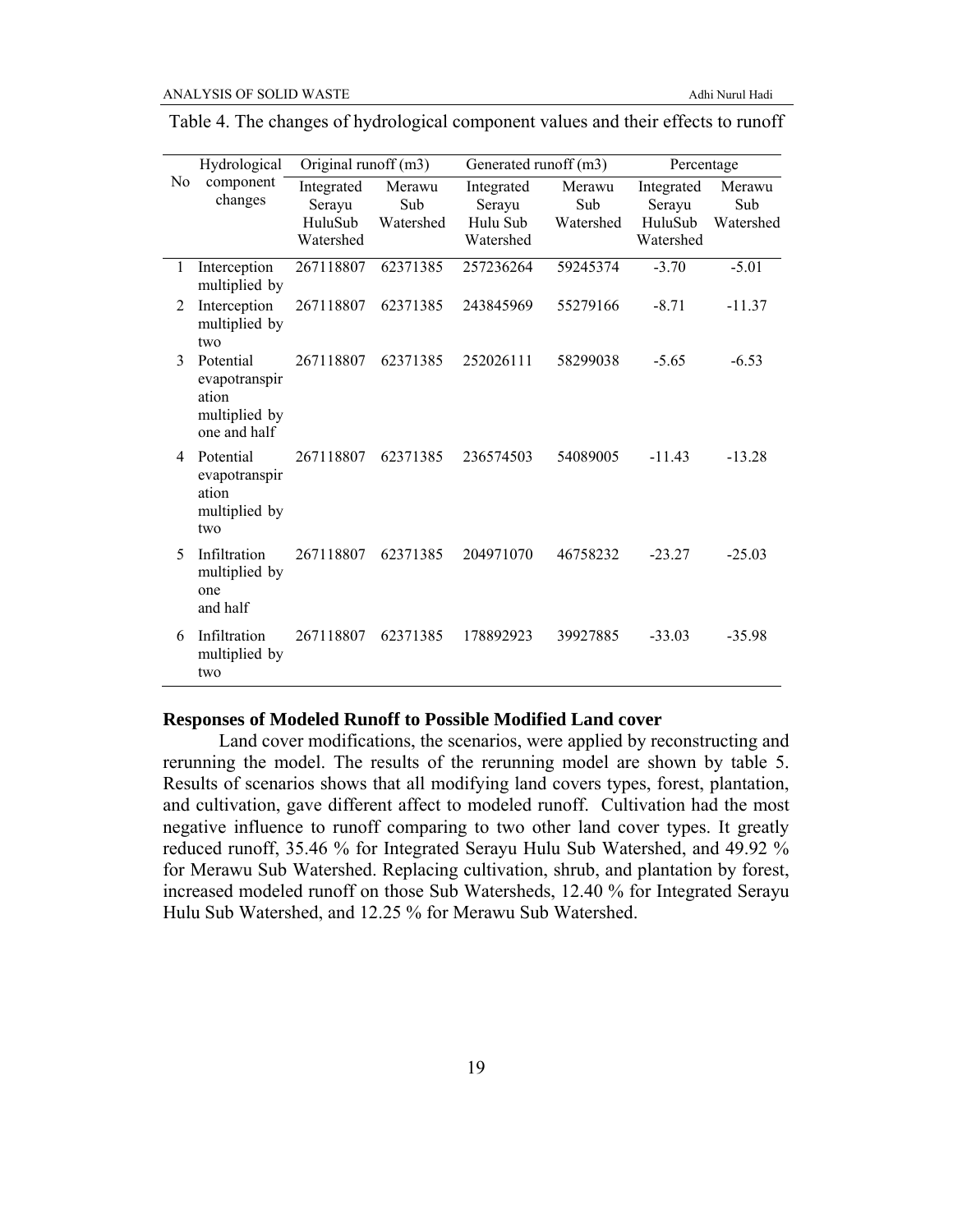|                |                                                                    | Original runoff (m3) |                                                 |                      | Generated runoff (m3)   |                      | Percentage    |
|----------------|--------------------------------------------------------------------|----------------------|-------------------------------------------------|----------------------|-------------------------|----------------------|---------------|
| N <sub>0</sub> | <b>Scenarios</b>                                                   | Integrated<br>Serayu | Merawu Sub I<br>Watershed                       | Integrated<br>Seravu | Merawu Sub<br>Watershed | Integrated<br>Serayu | Merawu<br>Sub |
|                |                                                                    | Hulu Sub             |                                                 | Hulu Sub             |                         | Hulu Sub             | Watershed     |
|                |                                                                    | Watershed            |                                                 | Watershed            |                         | Watershed            |               |
|                | Replacing<br>cultivation,<br>shrub, and<br>plantation<br>by forest | 267118807.9          | 62371385.52 300245523.2 70012123.19             |                      |                         | 12.40                | 12.25         |
| 2              | Replacing<br>cultivation,<br>shrub, and<br>forest by               |                      | 267118807.9 62371385.52 311145170.5 47072327.81 |                      |                         | 16.48                | $-24.53$      |
| 3              | Replacing<br>plantation,<br>shrub, and<br>forest by<br>cultivation |                      | 267118807.9 62371385.52 172390270.3 31237501.19 |                      |                         | $-35.46$             | $-49.92$      |

Table 5. Total modeled runoff as the results of scenarios

On the other hand, replacing cultivation, shrub, and forest by plantation, increased modeled runoff on Integrated Serayu Hulu Sub Watershed about 16.48 %, meanwhile it decreased modeled runoff on Merawu Sub Watershed about 24.53  $\frac{0}{0}$ .

Replacing land cover types by cultivation decreased modeled runoff on both Sub Watersheds because combination of cultivation with any soil textures had the highest effective hydrological depth compared to combinations of other land cover types with soil textures. Scenario 1 increased runoffs on both Sub Watersheds because forest that has the lowest infiltration and potential evapotranspiration among the modified land cover types (table 1) replaced the land cover types which had relatively high infiltration. On the other hand, cultivation, shrub, and plantation had larger areas than forest area (table 6) so that condition reduced infiltration capacity and increased runoff on the study area.

Scenario 2, replacing cultivation, shrub, and forest by plantation, decreased modeled runoff on Merawu Sub Watershed because plantation had relatively high interception and infiltration (table 1). Even though plantation had high interception and infiltration, modeled runoff on Integrated Serayu Hulu Sub Watershed was increased by scenario 2. This condition was affected by the difference of soil texture distributions on both Sub Watersheds. Combination of plantation and clay loam had the highest effective hydrological depth in plantation-soil texture combinations and clay loam in Merawu Sub Watershed had larger area (28.77 %)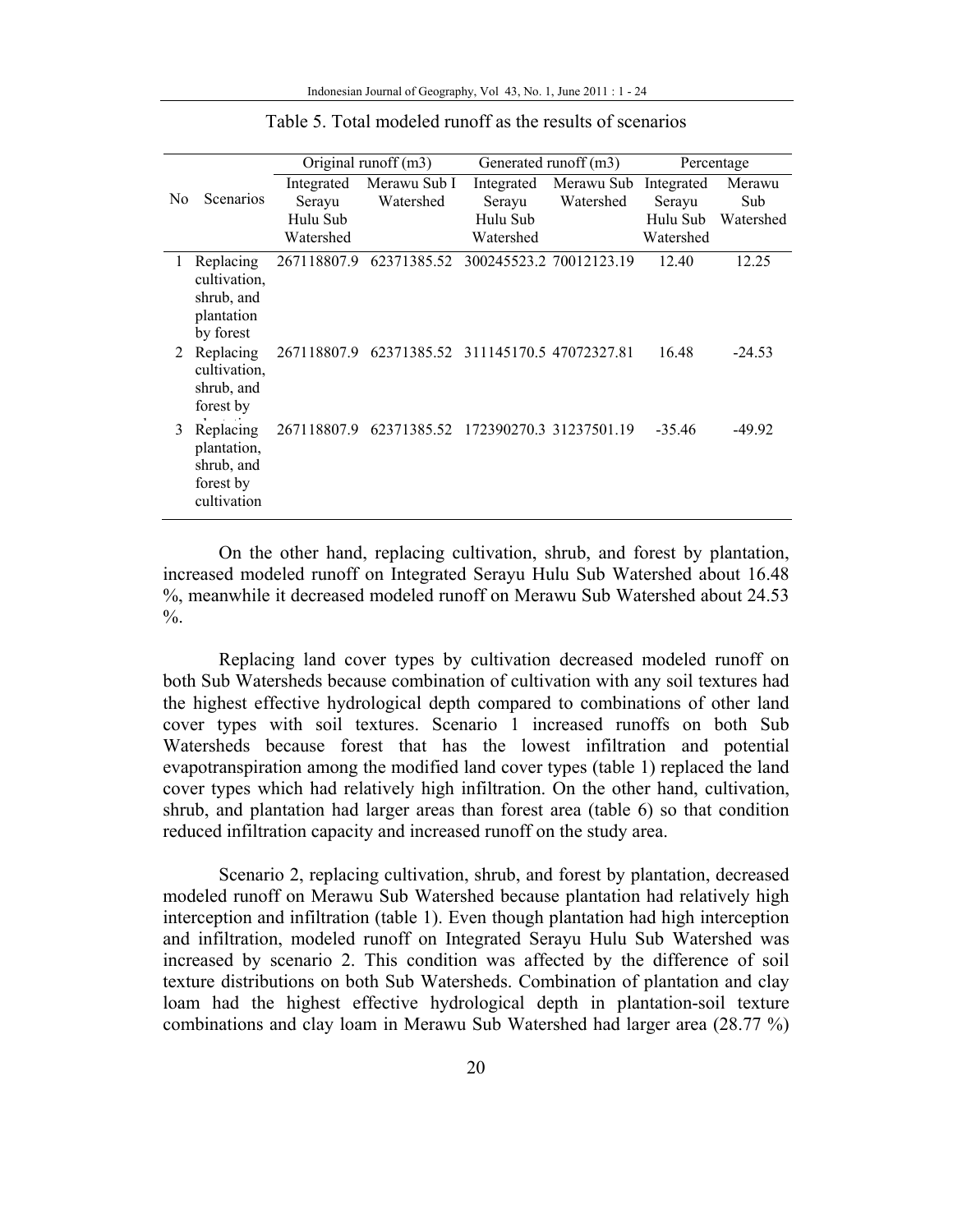than clay loam in Integrated Serayu Hulu Watershed (2.22 %), which made the combination, gave more effect in Merawu Sub Watershed than in Integrated Serayu Hulu Sub Watershed. Table 7 shows soil texture distribution in both Sub **Watersheds** 

Another factor, making scenario two increased modeled runoff on Integrated Serayu Hulu Sub Watershed, was the difference of areas that were replaced by plantation. In scenario two, 52.36 % of Integrated Serayu Hulu Sub Watershed area and 55.71 % of Merawu Sub Watershed area were replaced by plantation. The more areas that were replaced the more effect that was given by plantation, the hydrological component which could greatly raise interception.

| No. | Land cover types | <b>Integrated Serayu</b><br>Hulu Sub<br>Watershed (pixel)<br>number) | $\frac{0}{0}$ | Merawu Sub Watershed<br>(pixel number) | $\frac{0}{0}$ |
|-----|------------------|----------------------------------------------------------------------|---------------|----------------------------------------|---------------|
|     | Built up area    | 40809                                                                | 5.35          | 9281                                   | 3.68          |
|     |                  |                                                                      |               |                                        |               |
| 2   | Paddy field      | 49666                                                                | 6.52          | 7612                                   | 3.02          |
| 3   | Water body       | 1482                                                                 | 0.19          | 208                                    | 0.08          |
| 4   | Dry cultivation  | 173126                                                               | 22.71         | 54428                                  | 21.58         |
|     | Forest           | 74920                                                                | 9.83          | 37369                                  | 14.82         |
| 6   | Shrub            | 151012                                                               | 19.81         | 48717                                  | 19.31         |
|     | Plantation       | 268289                                                               | 35.20         | 94331                                  | 37.40         |
| 8   | Grass land       | 2862                                                                 | 0.37          | 279                                    | 0.11          |

Table 6. Areas of land cover types in two Sub Waters heeds

Source: Digital land cover map and calculation carried in Arcgis 9.2

| No | Soil texture | <b>Integrated Serayu</b><br>Hulu Sub<br>Watershed<br>(pixel number) | $\frac{0}{0}$ | Merawu Sub<br>Watershed<br>(pixel number) | $\frac{0}{0}$ |
|----|--------------|---------------------------------------------------------------------|---------------|-------------------------------------------|---------------|
|    | Clay         | 98607                                                               | 12.93         | 14967                                     | 5.93          |
| 2  | Clay loam    | 16935                                                               | 2.22          | 72602                                     | 28.77         |
| 3  | Loam         | 175643                                                              | 23.04         | 61696                                     | 24.45         |
| 4  | Loamy sand   | 52344                                                               | 6.86          |                                           | $\theta$      |
| 5  | Sandy loam   | 347395                                                              | 45.56         | 83879                                     | 33.24         |
| 6  | Silt loam    | 56991                                                               | 7.47          | $\blacksquare$                            | $\theta$      |
|    | Silty clay   | 14561                                                               | 191           | 19169                                     | 7.60          |

Table 7. Areas of soil textures in two Sub Waters heeds

Source: digital texture map and calculation carried in Arcgis 9.2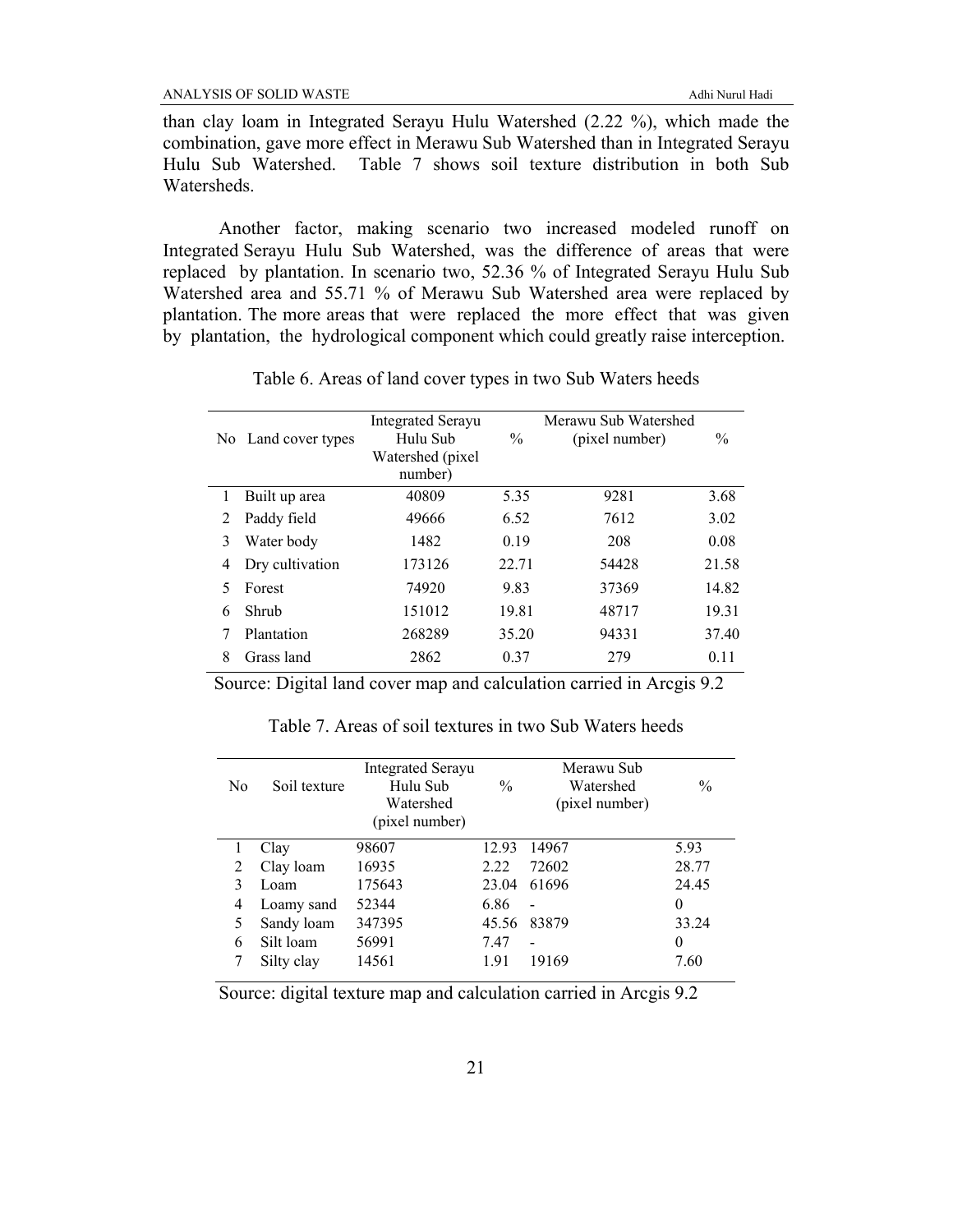### **CONCLUSIONS**

The highest runoff occurred on built up area and the lowest runoff occurred on dry land cultivation. Surface condition and effective hydrological depth of land cover types determined level of runoff on each land cover type.

Modeled runoff on merawu Sub Watershed was closer to measured runoff than modeled runoff on Integrated Serayu Hulu Sub Watershed to measured runoff, and both modeled runoffs on Integrated Serayu Hulu and Merawu Sub Watersheds were lower than measured runoffs on those Sub Watersheds.

Not all hydrological components had negative correlation with total modeled runoff, and the hydrological component, which had the strongest correlation with total modeled runoff, was infiltration.

The hydrological component, which mostly influenced modeled runoff, was infiltration and it can be concluded that the hydrological component having the strongest correlation with runoff gave the most influence to the runoff change. The results of applying scenarios into model show that enlarging forest area does not always decrease runoff. Soil properties also have great effect to the runoff dynamic.

## **RECOMMENDATIONS**

To get more accurately result, more dense sampling points are needed to represent infiltration and soil properties more detail on the study area. Omparing hydrological components and factors affecting the components on two Sub Watersheds, Integrated Serayu Hulu and Merawu, in more detail are required to observe the characteristics of those Sub Watersheds and their affects to runoff on the down stream.

Reconstructing the model using images that have higher or lower accuracy is required to investigate the effect of data accuracy used in the model to the results comparing to the real condition. This can be used to determine accuracy of precise data that can produce result closest to reality. installing equipments in welldistributed position to measure the factors affecting hydrological components, such as wind speed, temperature, humidity, solar radiation, and rainfall intensity is needed to obtain the more accurate and representative data.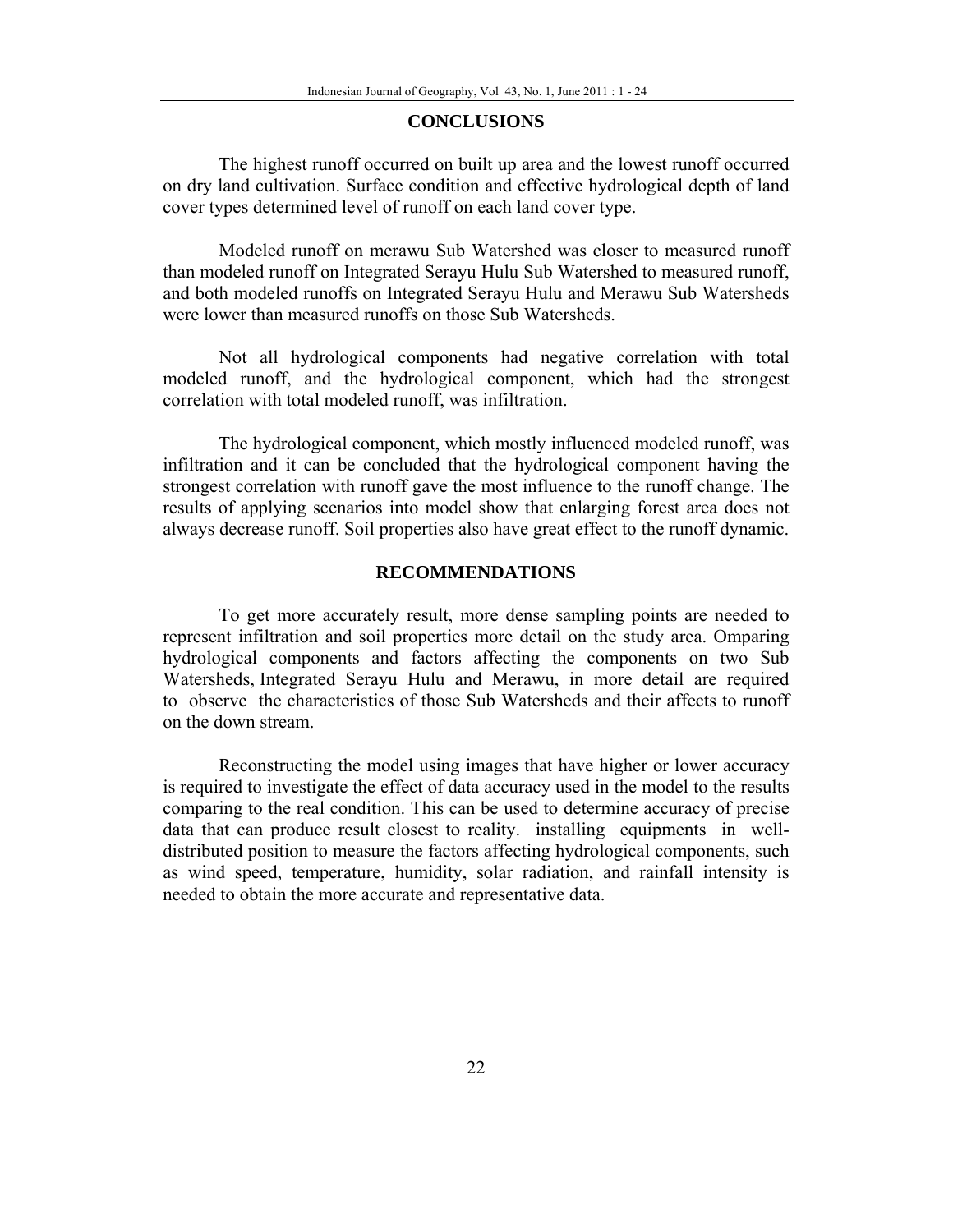### **ACKNOWLEDGEMENT**

I would give my grateful thanks to the Indonesian and Dutch Governments for giving me opportunity to study at Double Degree M.Sc. Programme, Gadjah Mada University, Yogyakarta, Indonesia and Faculty of Geo-Information and Earth Observation, University of Twente, Enschede, The Netherlands.

Many thanks to Gadjah Mada University, Faculty of Geo-Information and Earth Observation-University of Twente, Pusbindiklatren-BAPPENAS, Netherlands Education Support Office, and Ministry of Forestry for their great support during my study.

### **REFERENCES**

- Allen, R. G., L. S and Pereira, et al. (1998), *Crop evapotranspiration Guidelines for computing crop water requirements - FAO Irrigation and drainage paper 56*. Rome, Food and Agriculture Organization of the United Nations.
- Baruti, J. H. M. (2004), *Study of Soil Moisture in Relation to Soil Erosion in the Proposed Tancitaro Geopark, Central Mexico, a Case of the Zacandaro sub-watershed*. Department of Earth Systems Analysis Enschede, the International Institute for Geo-information Science and Earth Observation. Master of Science: 92.
- Basayigit, L. and U. Dinc (2010), *Of Soil Loss in Lake Watershed Using GIS : A Case Study of Egirdir Lake, Turkey*. Natural & Environmental Sciences  $1(1): 1-11.$
- De jong, S. M. and V. G. Jetten (2007), *Estimating spatial patterns of rainfall interception from remotely sensed vegetation indices and spectral mixture analysis.* International Journal of Geographical Information Science 21(5): 529-545.
- Indonesian National Board for Disaster Management (2009), *Disaster Statistics.*  Retrieved May 20, 2010, 2010, from http://bnpb.go.id/website/index.php?option=comcontent&task=view&id=2100.
- Kuriakose, S. L. (2006), *Effect of Vegetation on Debris Flow Initiation Conceptualization and Parameterization of a Dynamic Model for Debris Flow Initiation in Tikovil River Basin, Kerala, India using PCRaster®.*  Department of Earth Systems Analysis Enschede, the International Institute for Geo-information Science and Earth Observation. Master of Science: 121.